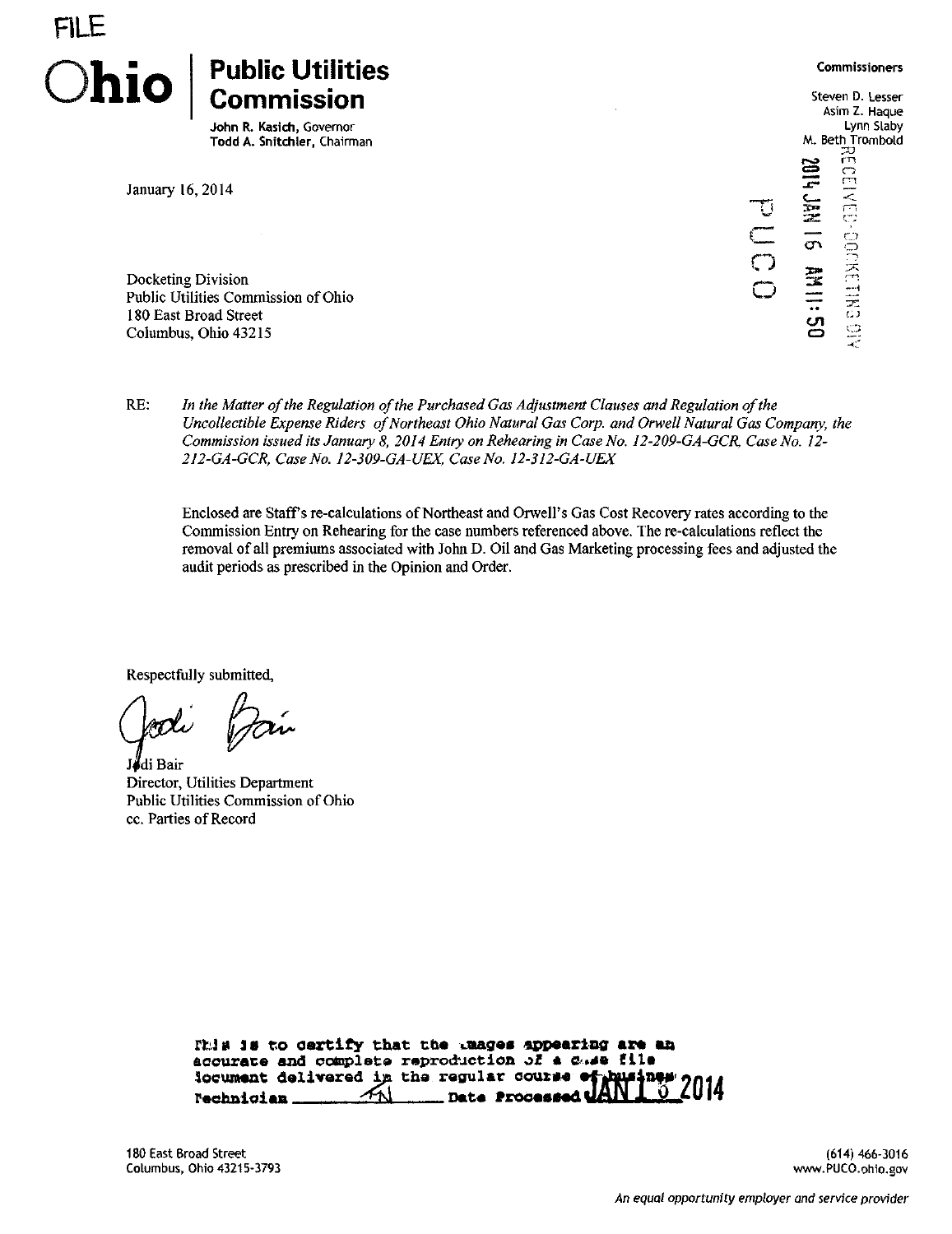|               | Per Staff                | Sep-09      | <b>Oct-09</b> | Nov-09      | <u>AA</u>      | <b>Difference</b> |
|---------------|--------------------------|-------------|---------------|-------------|----------------|-------------------|
| Quarter       | <b>Supply Cost \$</b>    | \$301,714   | \$564,740     | \$717,812   |                |                   |
| End:          | Jur. Sales MCF           | 42,288      | 60,945        | 125,387     |                |                   |
| <b>Nov-09</b> | <b>Total Sales MCF</b>   | 42,288      | 60,945        | 125,387     |                |                   |
|               | <b>Book Cost \$/ MCF</b> | \$7.1348    | \$9.2664      | \$5.7248    |                |                   |
|               | <b>EGC\$/MCF</b>         | \$6.8994    | \$7,1507      | \$7.5469    |                |                   |
|               | Diff. \$/MCF             | \$0.2354    | \$2.1157      | (\$1.8221)  |                |                   |
|               | Cost Diff. \$            | \$9,955     | \$128,942     | (\$228,468) | (\$89,572)     |                   |
|               | <b>Per Company</b>       |             |               |             |                |                   |
|               | <b>Supply Cost \$</b>    | \$75,959    | \$251,762     | \$680,256   |                |                   |
|               | Jur. Sales MCF           | 42,754      | 61,731        | 127,552     |                |                   |
|               | <b>Total Sales MCF</b>   | 42,754      | 61,731        | 127,552     |                |                   |
|               | <b>Book Cost \$/ MCF</b> | \$1.7767    | \$4.0784      | \$5.3332    |                |                   |
|               | <b>EGC\$/MCF</b>         | \$6,8994    | \$7,1507      | \$7.5469    |                |                   |
|               | Diff. \$/MCF             | (\$5.1227)  | ( \$3.0723)   | (\$2.2137)  |                |                   |
|               | Cost Diff. \$            | (\$219,015) | (\$189,656)   | (\$282,361) | $($ \$691,032) | \$601,460         |
|               | Per Staff                | Dec-09      | Jan-10        | Feb-10      |                | <b>Difference</b> |
|               |                          |             |               |             | <u>AA</u>      |                   |
| Quarter       | <b>Supply Cost \$</b>    | \$1,322,285 | \$1,757,758   | \$1,625,396 |                |                   |
| End:          | Jur. Sales MCF           | 184,727     | 356,016       | 327,933     |                |                   |
| Feb-10        | <b>Total Sales MCF</b>   | 184,727     | 356,016       | 327,933     |                |                   |
|               | <b>Book Cost \$/ MCF</b> | \$7.1580    | \$4.9373      | \$4.9565    |                |                   |
|               | <b>EGC\$/MCF</b>         | \$7.0157    | \$7.7574      | \$7.3267    |                |                   |
|               | Diff. \$/MCF             | \$0.1423    | (\$2.8201)    | (\$2.3702)  |                |                   |
|               | Cost Diff. \$            | \$26,287    | (\$1,004,002) | (\$777,266) | (\$1,754,981)  |                   |
|               | Per Company              |             |               |             |                |                   |
|               | <b>Supply Cost \$</b>    | \$1,424,692 | \$2,111,650   | \$1 950,510 |                |                   |
|               | Jur. Sales MCF           | 187,122     | 362,221       | 333,197     |                |                   |
|               | <b>Total Sales MCF</b>   | 187,122     | 362,221       | 333,197     |                |                   |
|               | <b>Book Cost \$/ MCF</b> | \$7.6137    | \$5.8297      | \$5.8539    |                |                   |
|               | <b>EGC\$/MCF</b>         | \$7.0157    | \$7.7574      | \$7.3267    |                |                   |
|               | Diff. \$/MCF             | \$0.5980    | (\$1.9277)    | (\$1.4728)  |                |                   |
|               | Cost Diff. \$            | \$111899    | (\$698,253)   | (\$490,732) | (\$1,077,086)  | (\$677, 895)      |

ä,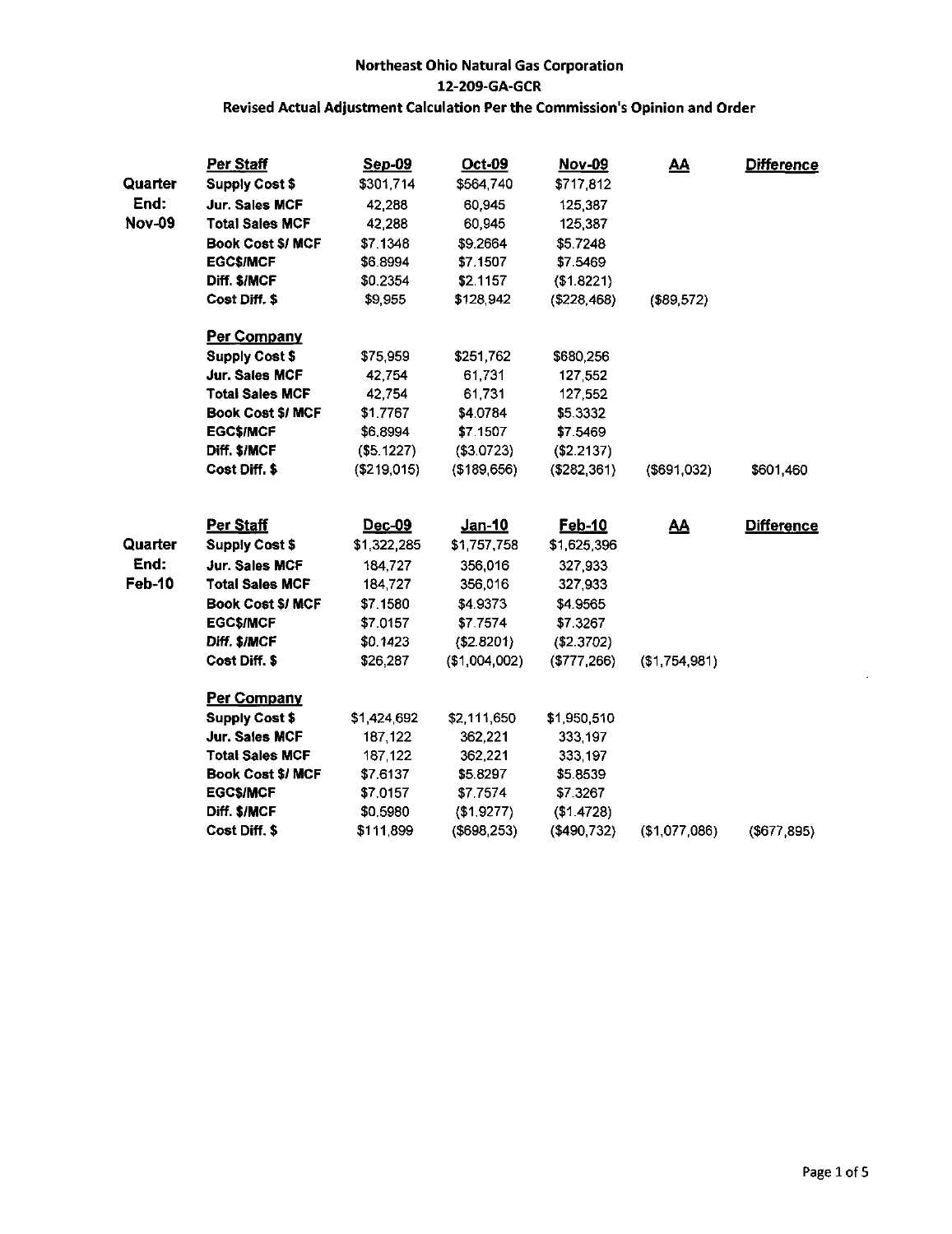|               | Per Staff                | <b>Mar-10</b>  | <u>Apr-10</u> | <b>May-10</b> | <u>AA</u>     | <b>Difference</b> |
|---------------|--------------------------|----------------|---------------|---------------|---------------|-------------------|
| Quarter       | <b>Supply Cost \$</b>    | \$1,277,554    | \$892,707     | \$819,014     |               |                   |
| End:          | Jur. Sales MCF           | 278 732        | 159,703       | 88,761        |               |                   |
| May-10        | <b>Total Sales MCF</b>   | 278,732        | 159,703       | 88,761        |               |                   |
|               | <b>Book Cost \$/ MCF</b> | \$4.5834       | \$5.5898      | \$9.2272      |               |                   |
|               | <b>EGC\$/MCF</b>         | \$7.7974       | \$6.9757      | \$8.6155      |               |                   |
|               | Diff. \$/MCF             | (\$3.2140)     | (1.3859)      | \$0.6117      |               |                   |
|               | Cost Diff. \$            | $($ \$895,845) | (\$221,332)   | \$54,295      | (\$1,062,882) |                   |
|               | Per Company              |                |               |               |               |                   |
|               | <b>Supply Cost \$</b>    | \$1,475,597    | \$450,722     | \$776,985     |               |                   |
|               | Jur. Sales MCF           | 178,619        | 112,764       | 54,641        |               |                   |
|               | <b>Total Sales MCF</b>   | 178,619        | 112,764       | 54,641        |               |                   |
|               | <b>Book Cost \$/ MCF</b> | \$8,2611       | \$3.9970      | \$14.2198     |               |                   |
|               | <b>EGC\$/MCF</b>         | \$7.7974       | \$6.9757      | \$8.6155      |               |                   |
|               | Diff. \$/MCF             | \$0.4637       | (S2.9787)     | \$5.6043      |               |                   |
|               | Cost Diff. \$            | \$82,826       | (\$335,891)   | \$306,226     | \$53,161      | (\$1, 116, 043)   |
|               | Per Staff                | <u>Jun-10</u>  | <u>Jul-10</u> | Aug-10        | <u>AA</u>     | <b>Difference</b> |
| Quarter       | <b>Supply Cost \$</b>    | \$501,849      | \$381,220     | \$373,838     |               |                   |
| End:          | Jur. Sales MCF           | 53,971         | 46,271        | 45,642        |               |                   |
| <b>Aug-10</b> | <b>Total Sales MCF</b>   | 53,971         | 46,271        | 45 642        |               |                   |
|               | <b>Book Cost \$/ MCF</b> | \$9.2986       | \$8.2389      | \$8.1907      |               |                   |
|               | <b>EGCS/MCF</b>          | \$8.3681       | \$8.5548      | \$8.5616      |               |                   |
|               | Diff. \$/MCF             | \$0.9305       | (\$0.3159)    | (\$0.3709)    |               |                   |
|               | Cost Diff. \$            | \$50,220       | (\$14,617)    | (\$16,928)    | \$18,674      |                   |
|               | Per Company              |                |               |               |               |                   |
|               | <b>Supply Cost \$</b>    | \$823,820      | \$477,134     | \$392,344     |               |                   |
|               | Jur. Sales MCF           | 53,971         | 46,271        | 45.652        |               |                   |
|               | <b>Total Sales MCF</b>   | 53,971         | 46,271        | 45,652        |               |                   |
|               | <b>Book Cost \$/ MCF</b> | \$15.2642      | \$10.3118     | \$8.5943      |               |                   |
|               | <b>EGC\$/MCF</b>         | \$8.3681       | \$8.5548      | \$8.5616      |               |                   |
|               | Diff. \$/MCF             | \$6,8961       | \$1.7570      | \$0.0327      |               |                   |
|               | Cost Diff. \$            | \$372,187      | \$81,297      | \$1,493       | \$454,977     | ( \$436, 303)     |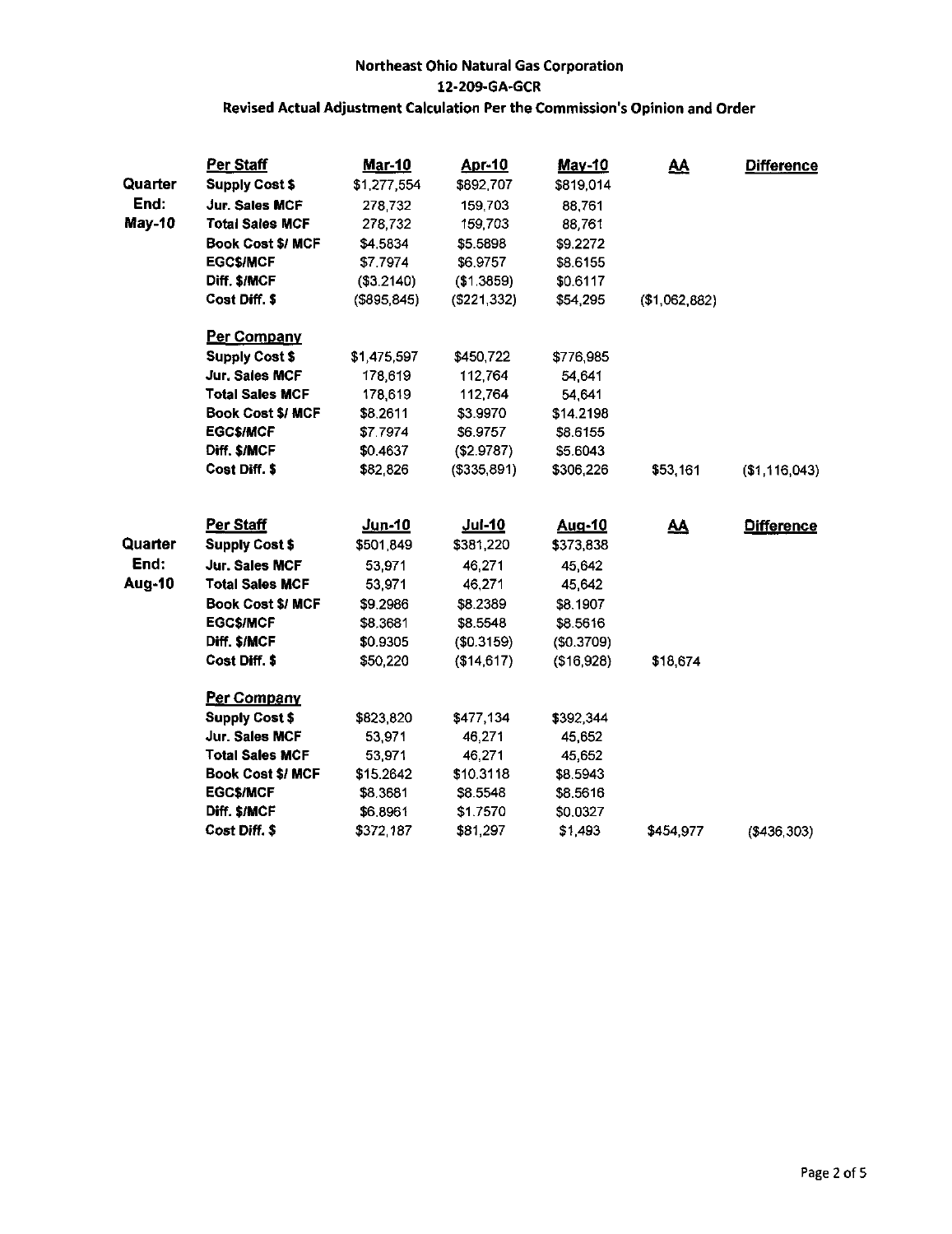|               | Per Staff                | Sep-10      | Oct-10        | Nov-10       | <u>AA</u>     | <b>Difference</b> |
|---------------|--------------------------|-------------|---------------|--------------|---------------|-------------------|
| Quarter       | <b>Supply Cost \$</b>    | \$282,284   | \$592,036     | \$936,547    |               |                   |
| End:          | Jur. Sales MCF           | 44,829      | 64,928        | 127,775      |               |                   |
| <b>Nov-10</b> | <b>Total Sales MCF</b>   | 44,829      | 64,928        | 127,775      |               |                   |
|               | <b>Book Cost \$/ MCF</b> | \$6.2969    | \$9.1183      | \$7.3297     |               |                   |
|               | <b>EGCS/MCF</b>          | \$8.4223    | \$8.2358      | \$8,2995     |               |                   |
|               | Diff. \$/MCF             | (\$2.1254)  | \$0.8825      | ( \$0.9698)  |               |                   |
|               | Cost Diff. \$            | (\$95,279)  | \$57,299      | (\$123,916)  | (\$161,896)   |                   |
|               | Per Company              |             |               |              |               |                   |
|               | <b>Supply Cost \$</b>    | \$412,630   | \$655,014     | \$1 019,326  |               |                   |
|               | Jur. Sales MCF           | 44,829      | 64,928        | 127,775      |               |                   |
|               | <b>Total Sales MCF</b>   | 44,829      | 64,928        | 127,775      |               |                   |
|               | <b>Book Cost \$/ MCF</b> | \$9.2046    | \$10.0883     | \$7.9775     |               |                   |
|               | <b>EGC\$/MCF</b>         | \$8.4223    | \$8.2358      | \$8.2995     |               |                   |
|               | Diff. \$/MCF             | \$0.7823    | \$1.8525      | ( \$0.3220)  |               |                   |
|               | Cost Diff. \$            | \$35,070    | \$120,280     | ( \$41, 144) | \$114,206     | (\$276,102)       |
|               | Per Staff                | Dec-10      | <u>Jan-11</u> | Feb-11       | <u>AA</u>     | <b>Difference</b> |
| Quarter       | <b>Supply Cost \$</b>    | \$2,082,465 | \$2,176,151   | \$1,747,588  |               |                   |
| End:          | Jur. Sales MCF           | 222,054     | 371,870       | 371,102      |               |                   |
| Feb-11        | <b>Total Sales MCF</b>   | 222,054     | 371,870       | 371,102      |               |                   |
|               | <b>Book Cost \$/ MCF</b> | \$9.3782    | \$5.8519      | \$4.7092     |               |                   |
|               | <b>EGC\$/MCF</b>         | \$7.0110    | \$6.6994      | \$6.8375     |               |                   |
|               | Diff. \$/MCF             | \$2.3672    | (\$0.8475)    | (\$2.1283)   |               |                   |
|               | Cost Diff. \$            | \$525,646   | (\$315,160)   | (\$789, 816) | ( \$579, 330) |                   |
|               | <b>Per Company</b>       |             |               |              |               |                   |
|               | <b>Supply Cost \$</b>    | \$2,204,311 | \$2,252,711   | \$1,714,798  |               |                   |
|               | Jur. Sales MCF           | 222,054     | 371,870       | 371,102      |               |                   |
|               | <b>Total Sales MCF</b>   | 222,054     | 371,870       | 371,102      |               |                   |
|               | <b>Book Cost \$/ MCF</b> | \$9.9269    | \$6.0578      | \$4.6208     |               |                   |
|               | <b>EGC\$/MCF</b>         | \$7.0110    | \$6.6994      | \$6.8375     |               |                   |
|               | Diff. \$/MCF             | \$2.9159    | (\$0.6416)    | (\$2.2167)   |               |                   |
|               | Cost Diff. \$            | \$647,488   | (\$238,592)   | (\$822, 621) | (\$413,725)   | (\$165,605)       |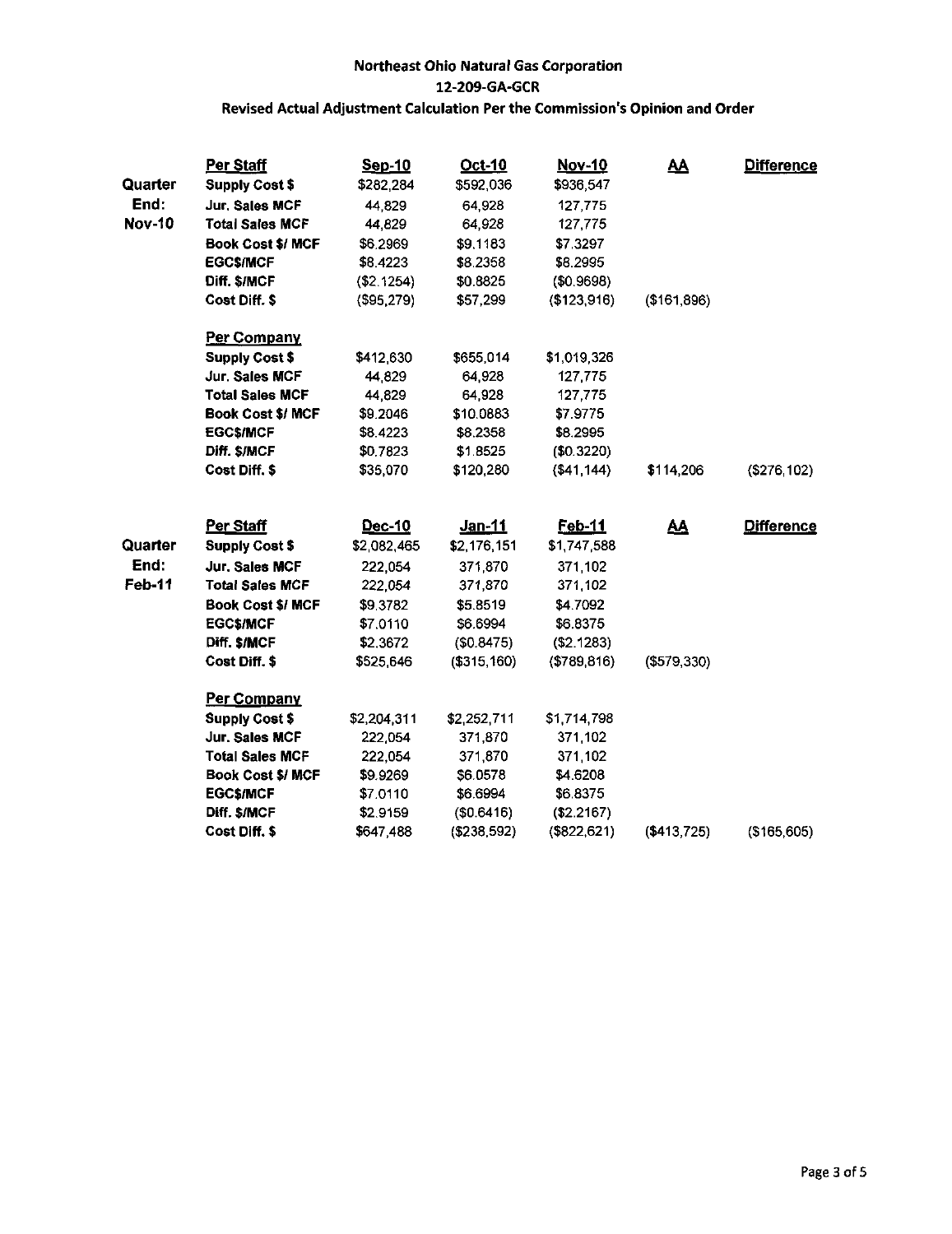| Quarter | Per Staff<br><b>Supply Cost \$</b> | <u>Mar-11</u><br>\$1,268,218 | <u>Apr-11</u><br>\$779,498 | <b>May-11</b><br>\$539,937 | $\underline{\mathbf{A}}$ | <b>Difference</b> |
|---------|------------------------------------|------------------------------|----------------------------|----------------------------|--------------------------|-------------------|
| End:    | Jur. Sales MCF                     | 263 991                      | 219,214                    | 114,707                    |                          |                   |
| May-11  | <b>Total Sales MCF</b>             | 263,991                      | 219,214                    | 114,707                    |                          |                   |
|         | <b>Book Cost \$/ MCF</b>           | \$4.8040                     | \$3.5559                   | \$4.7071                   |                          |                   |
|         | <b>EGC\$/MCF</b>                   | \$7.4469                     | \$7.2466                   | \$6,8410                   |                          |                   |
|         | Diff. \$/MCF                       | (\$2.6429)                   | (\$3.6907)                 | (\$2.1339)                 |                          |                   |
|         | <b>Cost Diff. \$</b>               | (\$697,702)                  | ( \$809,053)               | ( \$244, 773)              | (\$1,751,528)            |                   |
|         | Per Company                        |                              |                            |                            |                          |                   |
|         | <b>Supply Cost \$</b>              | \$1,249,782                  | \$814,662                  | \$564.317                  |                          |                   |
|         | Jur. Sales MCF                     | 263,991                      | 219,214                    | 114,707                    |                          |                   |
|         | <b>Total Sales MCF</b>             | 263,991                      | 219,214                    | 114,707                    |                          |                   |
|         | <b>Book Cost \$/ MCF</b>           | \$4.7342                     | \$3.7163                   | \$4.9196                   |                          |                   |
|         | <b>EGC\$/MCF</b>                   | \$7.4469                     | \$7.2466                   | \$6,8410                   |                          |                   |
|         | Diff. \$/MCF                       | (\$2.7127)                   | (\$3.5303)                 | (\$1.9214)                 |                          |                   |
|         | Cost Diff. \$                      | (S716, 128)                  | (\$773,891)                | ( \$220, 398)              | (\$1,710,417)            | ( \$41, 111)      |
|         | Per Staff                          | Jun-11                       | <u>Jul-11</u>              | <u>Aug-11</u>              | $\underline{\mathbf{A}}$ | <b>Difference</b> |
| Quarter | <b>Supply Cost \$</b>              | \$385,111                    | \$374,778                  | \$277,039                  |                          |                   |
| End:    | Jur. Sales MCF                     | 61,505                       | 50,115                     | 40,526                     |                          |                   |
| Aug-11  | <b>Total Sales MCF</b>             | 61,505                       | 50,115                     | 40,526                     |                          |                   |
|         | Book Cost \$/ MCF                  | \$6.2615                     | \$7.4784                   | \$6.8361                   |                          |                   |
|         | <b>EGC\$/MCF</b>                   | \$6.9005                     | \$6.0002                   | \$6.2443                   |                          |                   |
|         | Diff. \$/MCF                       | (\$0.6390)                   | \$1.4782                   | \$0.5918                   |                          |                   |
|         | Cost Diff. \$                      | (\$39,302)                   | \$74,080                   | \$23,983                   | \$58,762                 |                   |
|         | Per Company                        |                              |                            |                            |                          |                   |
|         | <b>Supply Cost \$</b>              | \$412,777                    | \$411,909                  | \$440.585                  |                          |                   |
|         | Jur. Sales MCF                     | 61,505                       | 50,115                     | 40,526                     |                          |                   |
|         | <b>Total Sales MCF</b>             | 61,505                       | 50,115                     | 40.526                     |                          |                   |
|         | <b>Book Cost \$/ MCF</b>           | \$6.7112                     | \$8.2193                   | \$10.8716                  |                          |                   |
|         | <b>EGC\$/MCF</b>                   | \$6.9005                     | \$6.0002                   | \$6.2443                   |                          |                   |
|         | Diff. \$/MCF                       | (\$0.1893)                   | \$2.2191                   | \$4,6273                   |                          |                   |
|         | Cost Diff. \$                      | (\$11,643)                   | \$111,210                  | \$187,526                  | \$287,093                | (\$228,331)       |

 $\sim$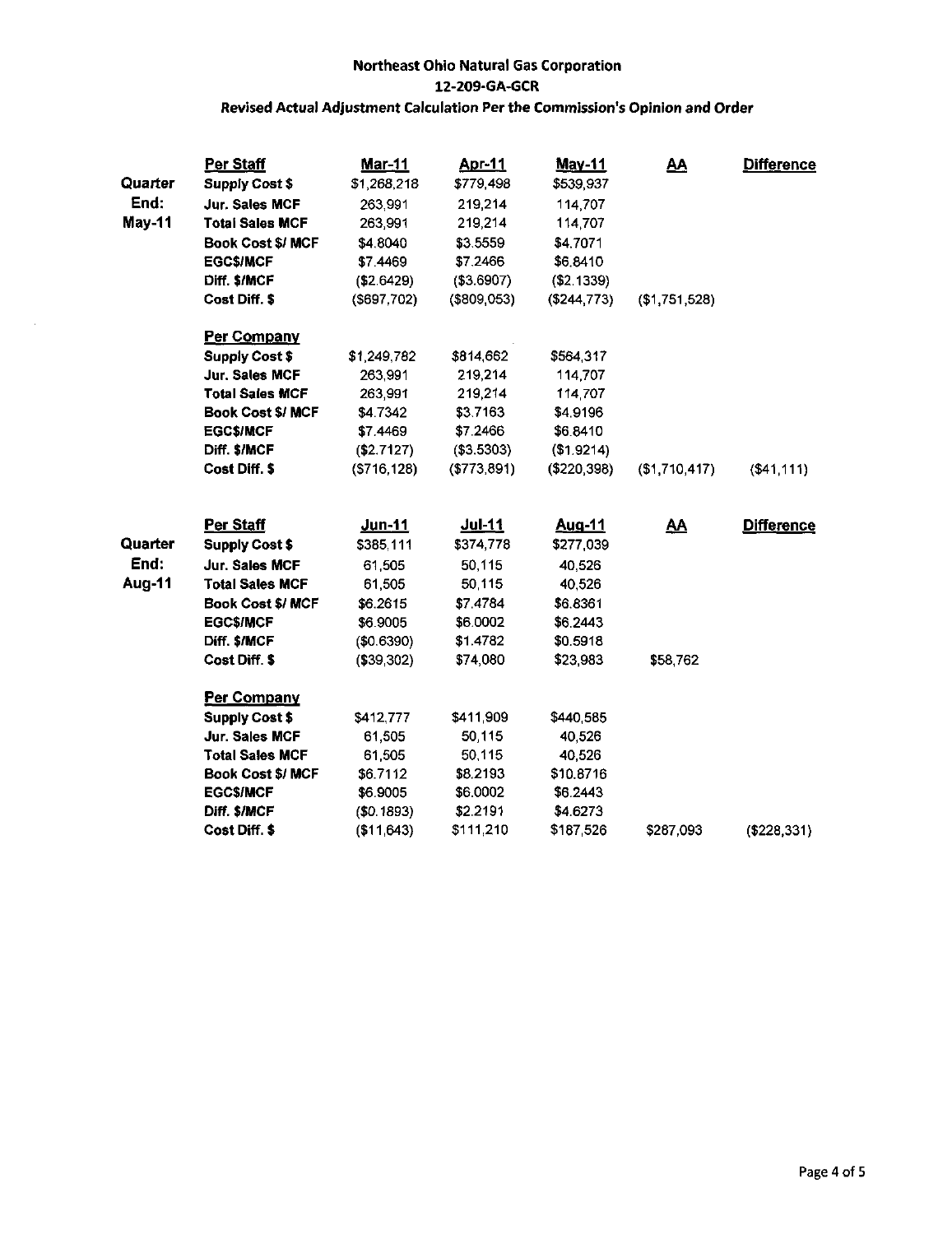|               | Per Staff                | Sep-11      | Oct-11        | Nov-11        | <u>AA</u>  | <b>Difference</b> |
|---------------|--------------------------|-------------|---------------|---------------|------------|-------------------|
| Quarter       | <b>Supply Cost \$</b>    | \$326,190   | \$513,080     | \$663,524     |            |                   |
| End:          | Jur. Sales MCF           | 49,037      | 66,039        | 128,770       |            |                   |
| <b>Nov-11</b> | <b>Total Sales MCF</b>   | 49,037      | 66,039        | 128,770       |            |                   |
|               | <b>Book Cost \$/ MCF</b> | \$6.6519    | \$7.7693      | \$5.1528      |            |                   |
|               | <b>EGC\$/MCF</b>         | \$6.1064    | \$5.6913      | \$5.0957      |            |                   |
|               | Diff. \$/MCF             | \$0.5455    | \$2 0780      | \$0.0571      |            |                   |
|               | Cost Diff. \$            | \$26,750    | \$137,229     | \$7,353       | \$171,331  |                   |
|               | Per Company              |             |               |               |            |                   |
|               | <b>Supply Cost \$</b>    | \$460,594   | \$657,620     | \$975,301     |            |                   |
|               | Jur. Sales MCF           | 49,037      | 66,039        | 128,770       |            |                   |
|               | <b>Total Sales MCF</b>   | 49,037      | 66,039        | 128,770       |            |                   |
|               | <b>Book Cost \$/ MCF</b> | \$9.3928    | \$9.9580      | \$7.5740      |            |                   |
|               | <b>EGC\$/MCF</b>         | \$6.1064    | \$5.6913      | \$5.0957      |            |                   |
|               | Diff. \$/MCF             | \$3.2864    | \$4.2667      | \$2.4783      |            |                   |
|               | Cost Diff. \$            | \$161,155   | \$281,769     | \$319,130     | \$762,054  | $($ \$590,723)    |
|               | Per Staff                | Dec-11      | <u>Jan-12</u> | <u>Feb-12</u> | <u>AA</u>  | <b>Difference</b> |
| Quarter       | <b>Supply Cost \$</b>    | \$1,002,091 | \$1,323,672   | \$1,241,019   |            |                   |
| End:          | Jur. Sales MCF           | 199 127     | 277,970       | 297,932       |            |                   |
| Feb-12        | <b>Total Sales MCF</b>   | 199.127     | 277,970       | 297,932       |            |                   |
|               | <b>Book Cost \$/ MCF</b> | \$5.0324    | \$4.7619      | \$4.1654      |            |                   |
|               | <b>EGC\$/MCF</b>         | \$5.4638    | \$4.6352      | \$4.3255      |            |                   |
|               | Diff. \$/MCF             | (\$0.4314)  | \$0.1267      | (\$0.1601)    |            |                   |
|               | Cost Diff. \$            | (\$85,903)  | \$35,219      | ( \$47,699)   | (\$98,384) |                   |
|               | <b>Per Company</b>       |             |               |               |            |                   |
|               | <b>Supply Cost \$</b>    | \$1,091,142 | \$1,345,512   | \$841,974     |            |                   |
|               | <b>Jur. Sales MCF</b>    | 199,127     | 277,970       | 297,932       |            |                   |
|               | <b>Total Sales MCF</b>   | 199,127     | 277,970       | 297,932       |            |                   |
|               | <b>Book Cost \$/ MCF</b> | \$5.4796    | \$4,8405      | \$2.8261      |            |                   |
|               |                          |             |               | \$4.3255      |            |                   |
|               | <b>EGC\$/MCF</b>         | \$5.4638    | \$4.6352      |               |            |                   |
|               | Diff. \$/MCF             | \$0.0158    | \$0.2053      | (\$1.4994)    |            |                   |

Total AA excluding JDOG Premiums & Processing Fees (\$2,967,168)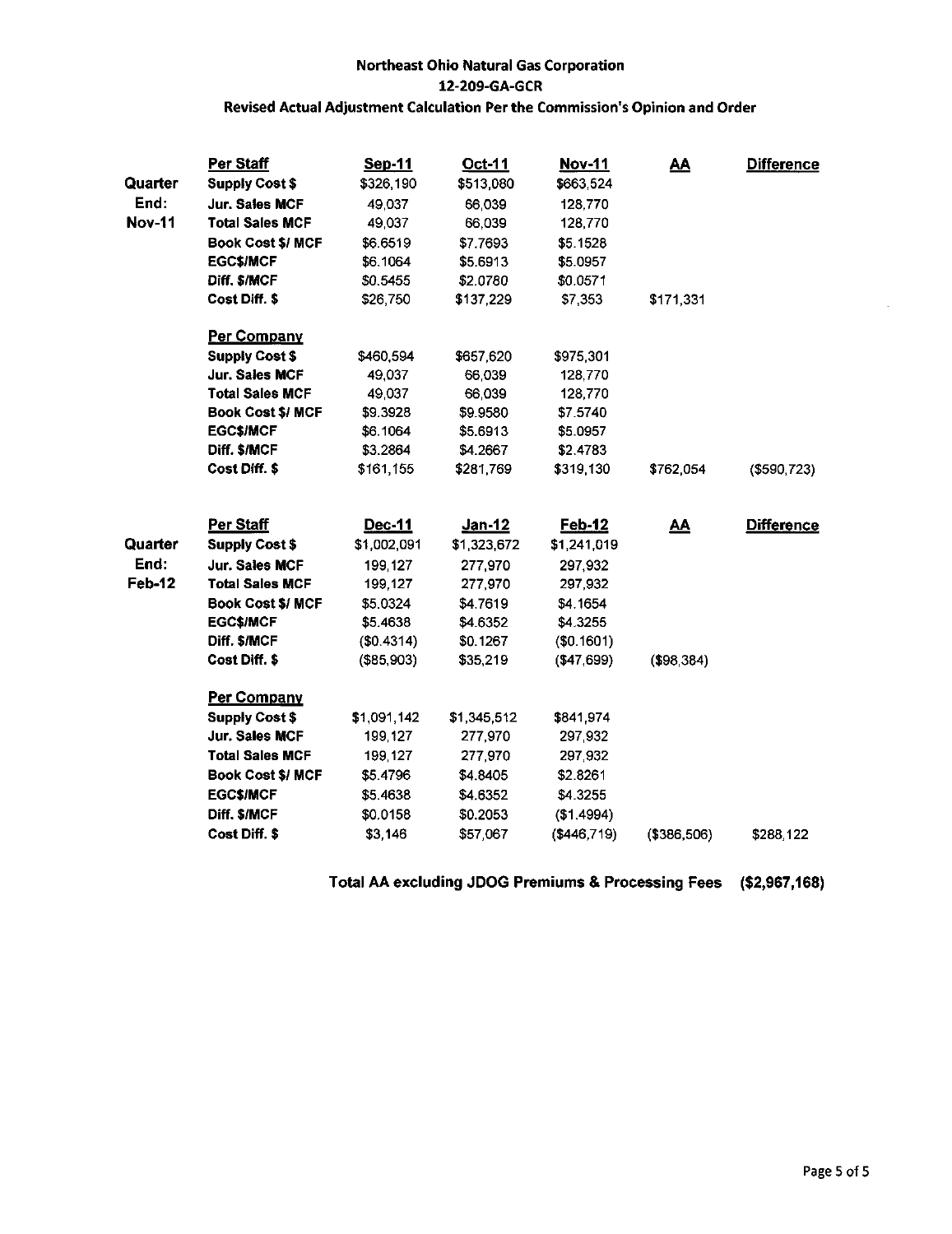| Year          | Per Staff<br><b>Adjustment \$</b> | <u>AA</u>   | <u>RA</u><br>\$0 | $\underline{\mathsf{BA}}$<br>\$0 | <b>Total BA</b> | <b>Difference</b> |
|---------------|-----------------------------------|-------------|------------------|----------------------------------|-----------------|-------------------|
| End:          | Rate \$/MCF                       | \$1,222,992 |                  | \$0.0000                         |                 |                   |
| <b>Nov-09</b> |                                   | \$0.7395    | \$0.0000         |                                  |                 |                   |
|               | <b>Sales MCF</b>                  | 2,010,045   | 2,010,045        | 2,010,045                        |                 |                   |
|               | Recovery \$                       | (\$199,923) | \$0              | \$0                              |                 |                   |
|               | <b>Balance \$</b>                 | \$1,422,915 | \$0              | \$0                              | \$1,422,915     |                   |
|               | <b>Per Company</b>                |             |                  |                                  |                 |                   |
|               | <b>Adjustment \$</b>              | \$1,222,992 | \$0              | \$0                              |                 |                   |
|               | Rate \$/MCF                       | \$0.7395    | \$0.0000         | \$0.0000                         |                 |                   |
|               | <b>Sales MCF</b>                  | 2,030,378   | 0                | 0                                |                 |                   |
|               | Recovery \$                       | \$1,501,465 | \$0              | \$0                              |                 |                   |
|               | <b>Balance \$</b>                 | (\$278,473) | \$0              | \$0                              | (\$278,473)     | \$1,701,388       |
|               | Per Staff                         |             |                  |                                  |                 |                   |
| Year          |                                   | <u>AA</u>   | <u>RA</u><br>\$0 | <u>BA</u><br>\$0                 | <b>Total BA</b> | <b>Difference</b> |
|               | <b>Adjustment \$</b>              | \$594,265   |                  |                                  |                 |                   |
| End:          | Rate \$/MCF                       | \$0.3409    | \$0.0000         | \$0.0000                         |                 |                   |
| Feb-10        | <b>Sales MCF</b>                  | 1,928,625   | 1.928,625        | 1,928,625                        |                 |                   |
|               | Recovery \$                       | \$151,853   | \$0              | \$0                              |                 |                   |
|               | <b>Balance \$</b>                 | \$442,412   | \$0              | \$0                              | \$442,412       |                   |
|               | Per Company                       |             |                  |                                  |                 |                   |
|               | Adjustment \$                     | \$277,302   | \$0              | \$0                              |                 |                   |
|               | Rate \$/MCF                       | \$0.1677    | \$0.0000         | \$0.0000                         |                 |                   |
|               | <b>Sales MCF</b>                  | 1,954,161   | 0                | 0                                |                 |                   |
|               | Recovery \$                       | \$327,713   | \$0              | \$0                              |                 |                   |
|               | <b>Balance \$</b>                 | ( \$50,411) | \$0              | \$0                              | ( \$50.411)     | \$492,823         |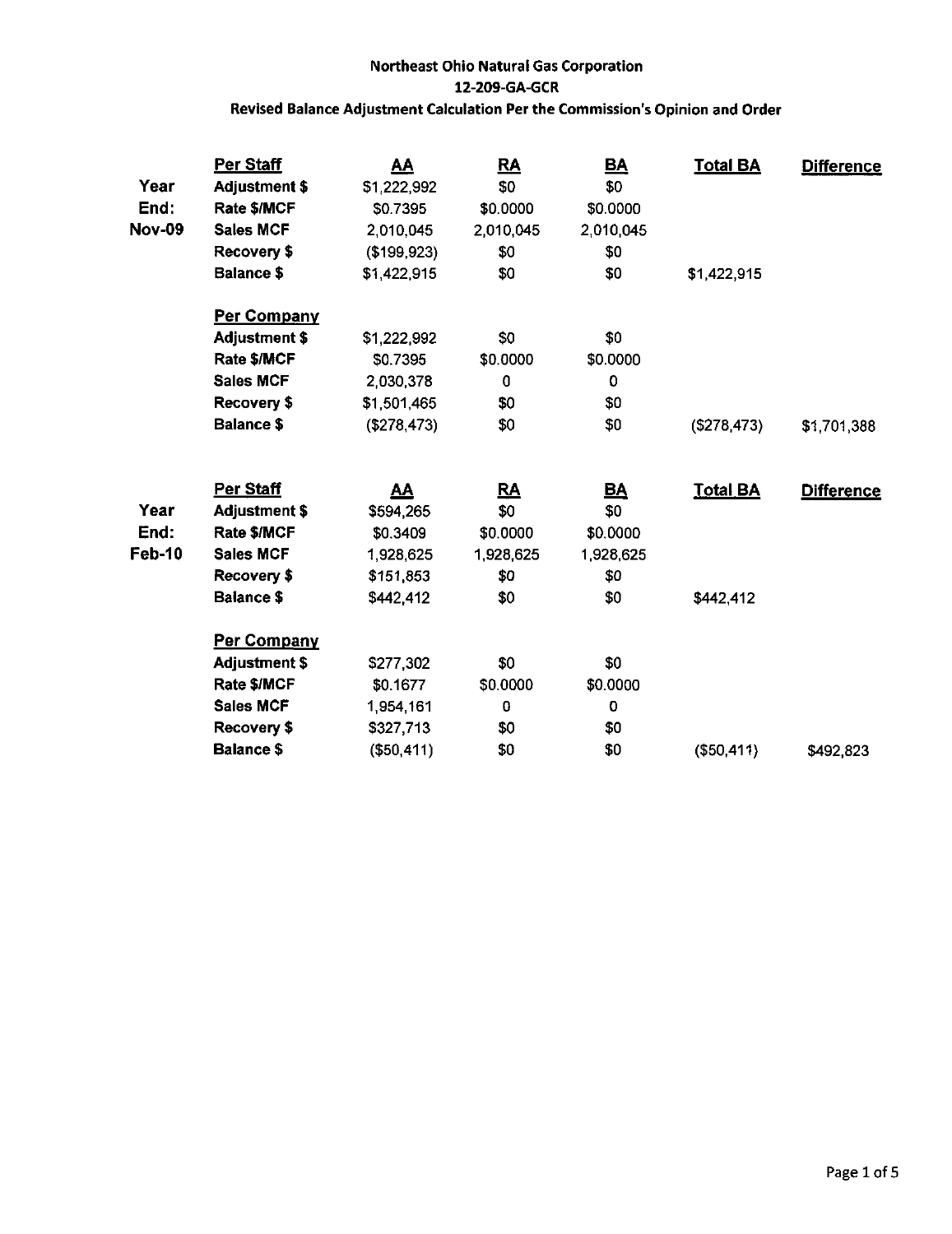| Year<br>End: | Per Staff<br><b>Adjustment \$</b><br>Rate \$/MCF | <u>AA</u><br>( \$2,891,409)<br>(\$1.3855) | <u>RA</u><br>\$0<br>\$0.0000 | <u>BA</u><br>\$0<br>\$0.0000 | <b>Total BA</b> | <b>Difference</b> |
|--------------|--------------------------------------------------|-------------------------------------------|------------------------------|------------------------------|-----------------|-------------------|
| May-10       | <b>Sales MCF</b>                                 | 1,908,889                                 | 1 908 889                    | 1,908,889                    |                 |                   |
|              | Recovery \$                                      | (\$2,644,765)                             | \$0                          | \$0                          |                 |                   |
|              | <b>Balance \$</b>                                | ( \$246, 644)                             | \$0                          | \$0                          | (\$246,644)     |                   |
|              | <b>Per Company</b>                               |                                           |                              |                              |                 |                   |
|              | <b>Adjustment \$</b>                             | (S2, 891, 409)                            | \$0                          | \$0                          |                 |                   |
|              | Rate \$/MCF                                      | (\$1.3855)                                | \$0.0000                     | \$0.0000                     |                 |                   |
|              | <b>Sales MCF</b>                                 | 1,908,889                                 | 0                            | $\mathbf 0$                  |                 |                   |
|              | Recovery \$                                      | (\$2,644,765)                             | \$0                          | \$0                          |                 |                   |
|              | <b>Balance \$</b>                                | (\$246, 644)                              | \$0                          | \$0                          | (\$246, 644)    | \$0               |
|              | Per Staff                                        | <u>AA</u>                                 | <u>RA</u>                    |                              | <b>Total BA</b> |                   |
| Year         | <b>Adjustment \$</b>                             | ( \$939, 890)                             | \$0                          | <u>BA</u><br>\$0             |                 | <b>Difference</b> |
| End:         | Rate \$/MCF                                      | (\$0.4786)                                | \$0.0000                     | \$0.0000                     |                 |                   |
| Aug-10       | <b>Sales MCF</b>                                 | 1,770,375                                 | 1770,375                     | 1,770,375                    |                 |                   |
|              | Recovery \$                                      | ( \$847, 301)                             | \$0                          | \$0                          |                 |                   |
|              | <b>Balance \$</b>                                | ( \$92, 589)                              | \$0                          | \$0                          | ( \$92, 589)    |                   |
|              | <b>Per Company</b>                               |                                           |                              |                              |                 |                   |
|              | <b>Adjustment \$</b>                             | (\$939,890)                               | \$0                          | \$0                          |                 |                   |
|              | Rate \$/MCF                                      | (\$0.4786)                                | \$0.0000                     | \$0.0000                     |                 |                   |
|              | <b>Sales MCF</b>                                 | 1,770,385                                 | $\mathbf 0$                  | 0                            |                 |                   |
|              | Recovery \$                                      | (\$847,306)                               | \$0                          | \$0                          |                 |                   |
|              | <b>Balance \$</b>                                | (\$92,584)                                | \$0                          | \$0                          | (\$92,584)      | $($ \$5)          |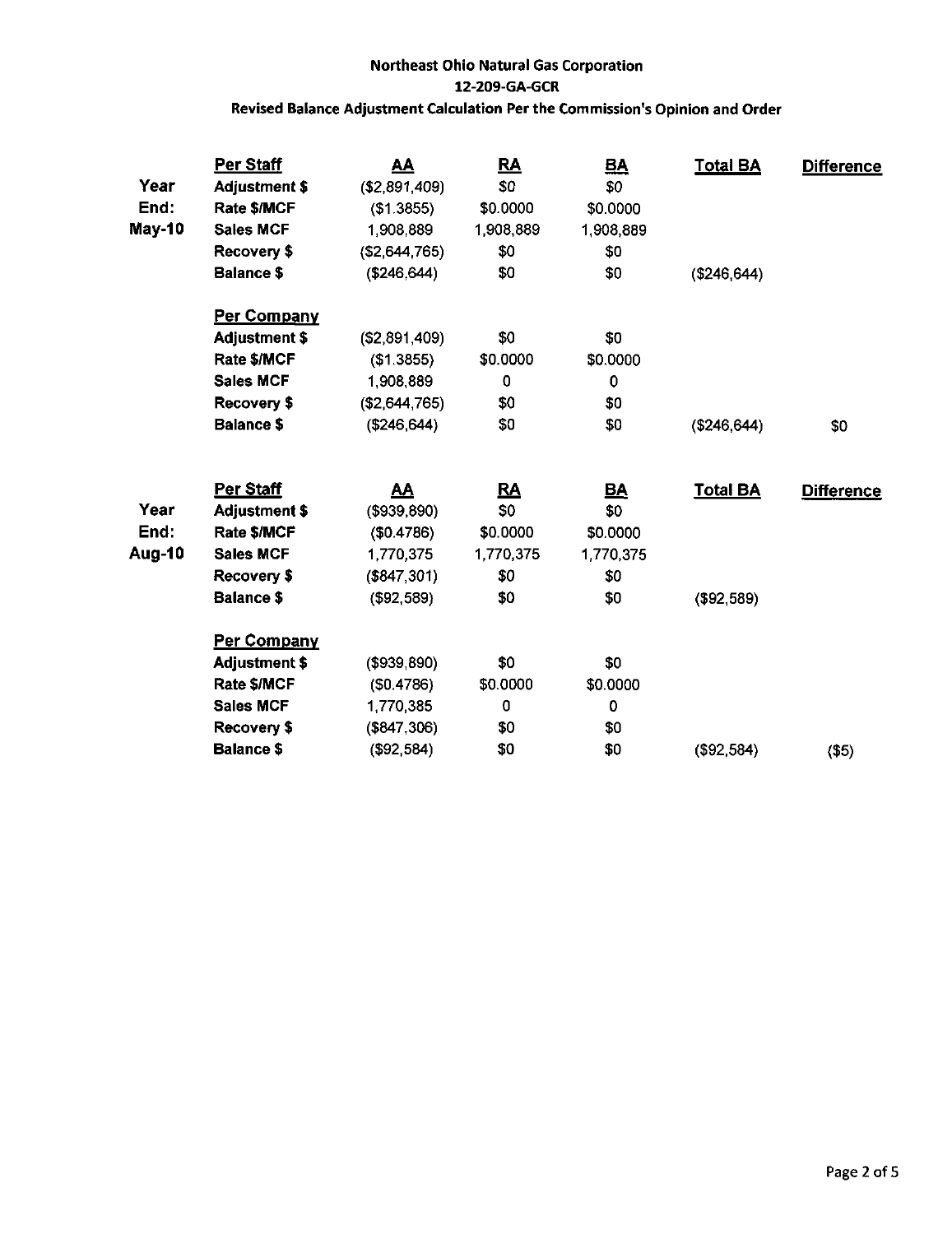| Year          | <b>Per Staff</b><br><b>Adjustment \$</b> | <u>AA</u><br>(\$650, 367) | <u>RA</u><br>\$0 | <u>BA</u><br>\$0 | <b>Total BA</b> | <b>Difference</b> |
|---------------|------------------------------------------|---------------------------|------------------|------------------|-----------------|-------------------|
| End:          | Rate \$/MCF                              | (\$0.3155)                | \$0.0000         | \$0.0000         |                 |                   |
| <b>Nov-10</b> | <b>Sales MCF</b>                         | 1,779,286                 | 1 779 286        | 1,779,286        |                 |                   |
|               | Recovery \$                              | (\$561,365)               | \$0              | \$0              |                 |                   |
|               | <b>Balance \$</b>                        | $($ \$89,002)             | \$0              | \$0              | (\$89,002)      |                   |
|               | <b>Per Company</b>                       |                           |                  |                  |                 |                   |
|               | <b>Adjustment \$</b>                     | $($ \$650,367 $)$         | \$0              | \$0              |                 |                   |
|               | Rate \$/MCF                              | (\$0.3155)                | \$0.0000         | \$0.0000         |                 |                   |
|               | <b>Sales MCF</b>                         | 1,779,297                 | 0                | 0                |                 |                   |
|               | Recovery \$                              | ( \$561, 368)             | \$0              | \$0              |                 |                   |
|               | <b>Balance \$</b>                        | ( \$88, 999)              | \$0              | \$0              | ( \$88, 999)    | ( \$3)            |
|               |                                          |                           |                  |                  |                 |                   |
|               | Per Staff                                | <u>AA</u>                 | <u>RA</u>        | <u>BA</u>        | <b>Total BA</b> | <b>Difference</b> |
| Year          | <b>Adjustment \$</b>                     | (\$969,505)               | \$0              | \$0              |                 |                   |
| End:          | Rate \$/MCF                              | (\$0.4775)                | \$0.0000         | \$0.0000         |                 |                   |
|               |                                          |                           |                  |                  |                 |                   |
| <b>Feb-11</b> | <b>Sales MCF</b>                         | 1,875,636                 | 1,875 636        | 1,875,636        |                 |                   |
|               | Recovery \$                              | (\$895, 616)              | \$0              | \$0              |                 |                   |
|               | <b>Balance \$</b>                        | (\$73,889)                | \$0              | \$0              | ( \$73, 889)    |                   |
|               | <b>Per Company</b>                       |                           |                  |                  |                 |                   |
|               | <b>Adjustment \$</b>                     | (\$969,505)               | \$0              | \$0              |                 |                   |
|               | Rate \$/MCF                              | (\$0.4775)                | \$0.0000         | \$0.0000         |                 |                   |
|               | <b>Sales MCF</b>                         | 1,860,904                 | 1,860,904        | $\mathbf 0$      |                 |                   |
|               | Recovery \$                              | (\$888,582)               | \$0              | \$0              |                 |                   |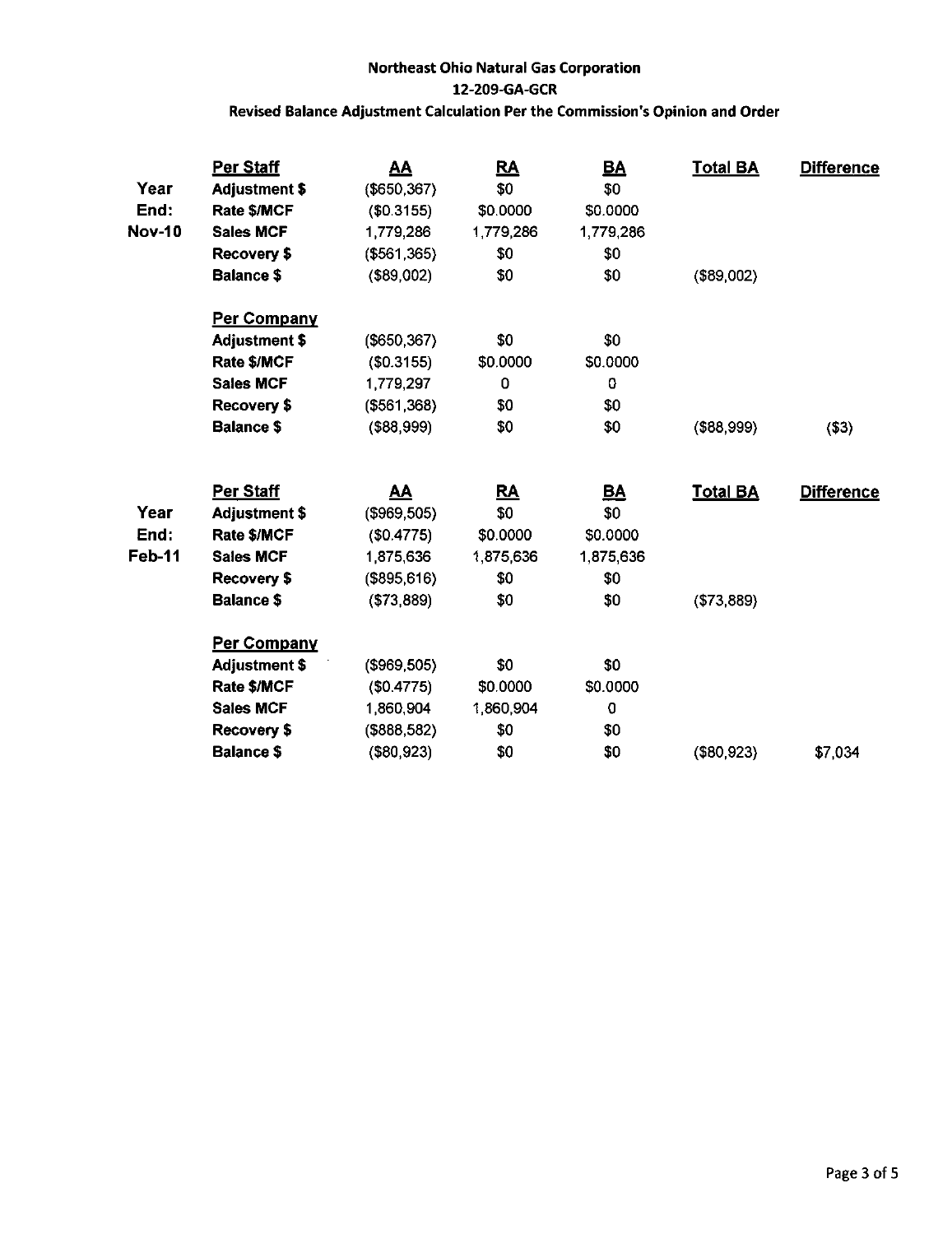| Year   | Per Staff<br><b>Adjustment \$</b> | <u>AA</u><br>(\$1,127,497) | <u>RA</u><br>\$0 | <u>BA</u><br>\$0 | <b>Total BA</b> | <b>Difference</b> |
|--------|-----------------------------------|----------------------------|------------------|------------------|-----------------|-------------------|
| End:   | Rate \$/MCF                       | (\$0.5770)                 | \$0.0000         | \$0.0000         |                 |                   |
| May-11 | <b>Sales MCF</b>                  | 1,946,353                  | 1,946,353        | 1,946,353        |                 |                   |
|        | <b>Recovery \$</b>                | (\$1,123,046)              | \$0              | \$0              |                 |                   |
|        | <b>Balance \$</b>                 | ( \$4,451)                 | \$0              | \$0              | ( \$4,451)      |                   |
|        | <b>Per Company</b>                |                            |                  |                  |                 |                   |
|        | <b>Adjustment \$</b>              | (\$1, 127, 497)            | \$0              | \$0              |                 |                   |
|        | Rate \$/MCF                       | (\$0.5770)                 | \$0.0000         | \$0.0000         |                 |                   |
|        | <b>Sales MCF</b>                  | 1,946,362                  | 1,946,362        | 0                |                 |                   |
|        | Recovery \$                       | (\$1,123,051)              | \$0              | \$0              |                 |                   |
|        | <b>Balance \$</b>                 | ( \$4,446)                 | \$0              | \$0              | ( \$4,446)      | $($ \$5)          |
|        | Per Staff                         | <u>AA</u>                  | <u>RA</u>        | <u>BA</u>        | <b>Total BA</b> | <b>Difference</b> |
| Year   | <b>Adjustment \$</b>              | (\$193,483)                | \$0              | \$0              |                 |                   |
| End:   | Rate \$/MCF                       | (S0.1014)                  | \$0.0000         | \$0.0000         |                 |                   |
| Aug-11 | <b>Sales MCF</b>                  | 1,952,616                  | 1,952,616        | 1,952,616        |                 |                   |
|        | Recovery \$                       | (\$197,995)                | \$0              | \$0              |                 |                   |
|        | <b>Balance \$</b>                 | \$4,512                    | \$0              | \$0              | \$4,512         |                   |
|        | Per Company                       |                            |                  |                  |                 |                   |
|        | <b>Adjustment \$</b>              | (\$193,483)                | \$0              | \$0              |                 |                   |
|        | Rate \$/MCF                       | (\$0.1014)                 | \$0.0000         | \$0.0000         |                 |                   |
|        | <b>Sales MCF</b>                  | 1,952,616                  | 1,952,616        | 0                |                 |                   |
|        | Recovery \$                       | (\$197,995)                | \$0              | \$0              |                 |                   |
|        | <b>Balance \$</b>                 | \$4,512                    | \$0              | \$0              | \$4,512         | \$0               |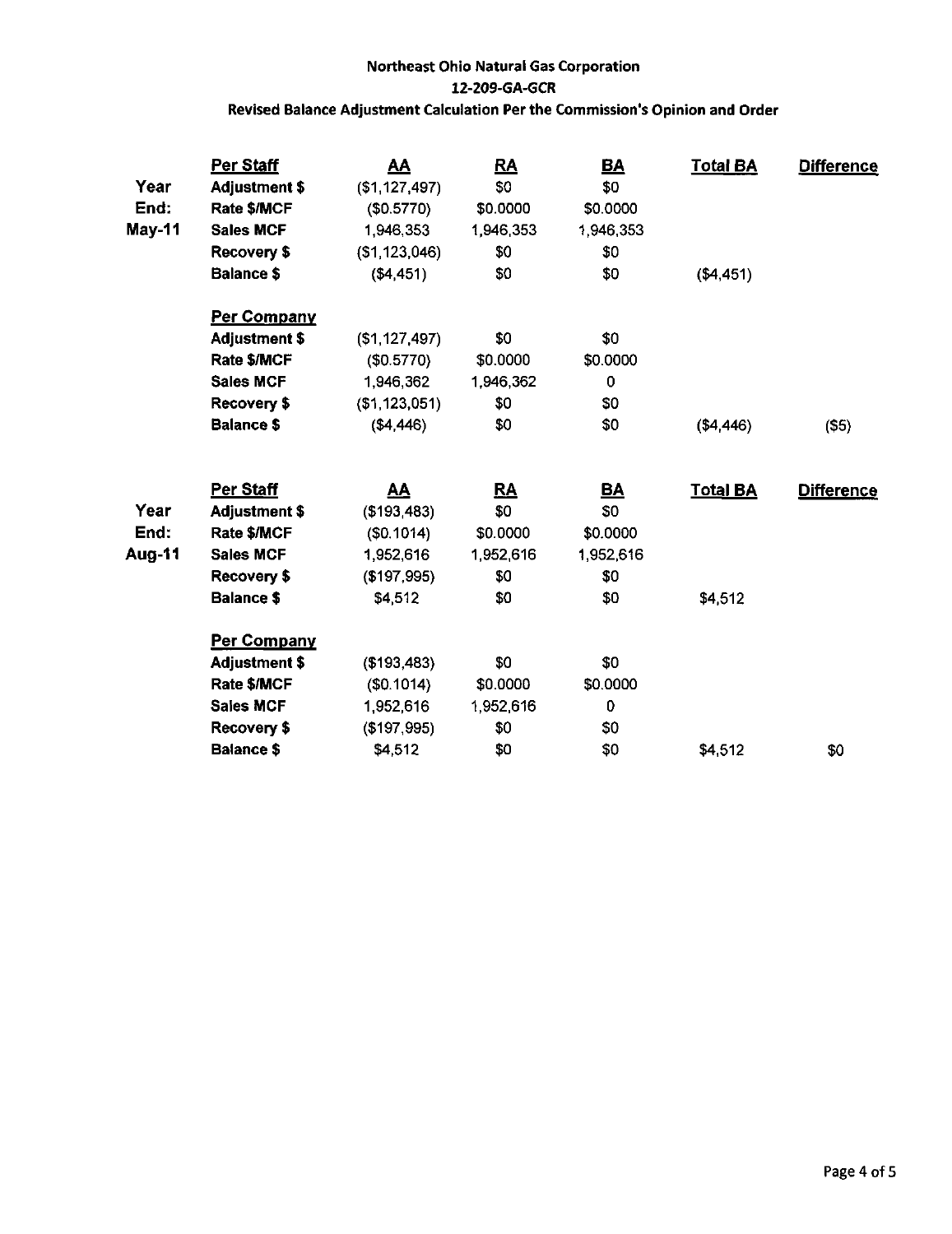| Year          | Per Staff<br><b>Adjustment \$</b> | <u>AA</u><br>\$362,393 | <u>RA</u><br>\$0 | <u>BA</u><br>\$0 | <b>Total BA</b> | Difference        |
|---------------|-----------------------------------|------------------------|------------------|------------------|-----------------|-------------------|
| End:          | Rate \$/MCF                       | \$0.2047               | \$0.0000         | \$0.0000         |                 |                   |
| <b>Nov-11</b> | <b>Sales MCF</b>                  | 1,958,930              | 1,958,930        | 1,958,930        |                 |                   |
|               | Recovery \$                       | \$400,993              | \$0              | \$0              |                 |                   |
|               | <b>Balance \$</b>                 | (\$38,600)             | \$0              | \$0              | (\$38,600)      |                   |
|               | Per Company                       |                        |                  |                  |                 |                   |
|               | <b>Adjustment \$</b>              | \$362,393              | \$0              | \$0              |                 |                   |
|               | Rate \$/MCF                       | \$0.2047               | \$0.0000         | \$0.0000         |                 |                   |
|               | <b>Sales MCF</b>                  | 1,958,929              | 1,958,929        | 0                |                 |                   |
|               | Recovery \$                       | \$400,993              | \$0              | \$0              |                 |                   |
|               | <b>Balance \$</b>                 | ( \$38,600)            | \$0              | \$0              | (\$38,600)      | \$0               |
|               | Per Staff                         | <u>AA</u>              | <u>RA</u>        | <u>BA</u>        | <u>Total BA</u> | <b>Difference</b> |
| Year          | <b>Adjustment \$</b>              | \$25,207               | \$0              | \$0              |                 |                   |
| End:          | Rate \$/MCF                       | \$0.0142               | \$0.0000         | \$0.0000         |                 |                   |
| Feb-12        | Sales MCF                         | 1,768,933              | 1,768,933        | 1,768,933        |                 |                   |
|               | Recovery \$                       | \$25,119               | \$0              | \$0              |                 |                   |
|               | <b>Balance \$</b>                 | \$88                   | \$0              | \$0              | \$88            |                   |
|               | <b>Per Company</b>                |                        |                  |                  |                 |                   |
|               | <b>Adjustment \$</b>              | \$25,207               | \$0              | \$0              |                 |                   |
|               | Rate \$/MCF                       | \$0.0142               | \$0.0000         | \$0.0000         |                 |                   |
|               | <b>Sales MCF</b>                  | 1,768,933              | 1,768,933        | 0                |                 |                   |
|               | <b>Recovery \$</b>                | \$25,119               | \$0              | \$0              |                 |                   |
|               |                                   |                        |                  |                  |                 |                   |

Total Balance Adjustment \$2,201,232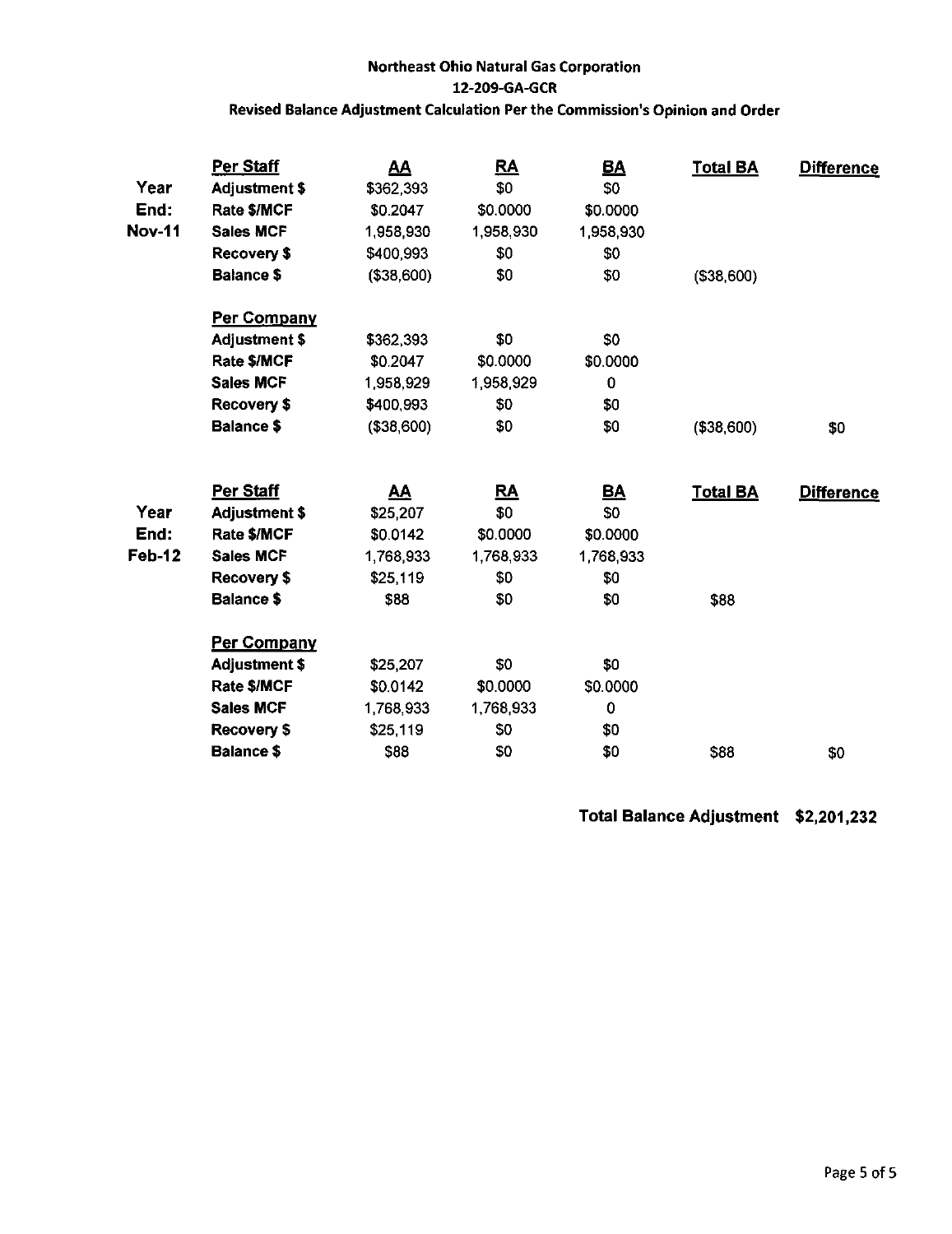| Quarter       | Per Staff                                | Jul-10           | <u>Aug-10</u>        | Sep-10               | <u>AA</u>   | <b>Difference</b> |
|---------------|------------------------------------------|------------------|----------------------|----------------------|-------------|-------------------|
| End:          | <b>Supply Cost \$</b>                    | \$77,986         | \$82,004             | \$70,595             |             |                   |
| <b>Sep-10</b> | Jur. Sales MCF<br><b>Total Sales MCF</b> | 18,211<br>18,211 | 13,130               | 14,963               |             |                   |
|               | <b>Book Cost \$/ MCF</b>                 | \$4.2824         | 13,130               | 14,963               |             |                   |
|               | <b>EGC\$/MCF</b>                         | \$6.0408         | \$6.2455<br>\$5.6696 | \$4.7179<br>\$5.6466 |             |                   |
|               |                                          |                  |                      |                      |             |                   |
|               | Diff. \$/MCF                             | (\$1.7584)       | \$0.5759             | (\$0.9287)           |             |                   |
|               | Cost Diff. \$                            | (\$32,022)       | \$7,562              | (\$13,896)           | ( \$38.357) |                   |
|               | Per Company                              |                  |                      |                      |             |                   |
|               | <b>Supply Cost \$</b>                    | \$123,065        | \$134,409            | \$82,200             |             |                   |
|               | Jur. Sales MCF                           | 18.211           | 13,130               | 14,963               |             |                   |
|               | <b>Total Sales MCF</b>                   | 18,211           | 13,130               | 14,963               |             |                   |
|               | Book Cost \$/ MCF                        | \$6.7577         | \$10.2367            | \$5.4936             |             |                   |
|               | <b>EGCS/MCF</b>                          | \$6.0407         | \$5.6696             | \$5.6466             |             |                   |
|               | Diff. \$/MCF                             | \$0.7170         | \$4.5671             | (\$0.1530)           |             |                   |
|               | Cost Diff. \$                            | \$13,057         | \$59,967             | (\$2,289)            | \$70,735    | (\$109,092)       |
|               | Per Staff                                | Oct-10           | Nov-10               | Dec-10               | <u>AA</u>   | <b>Difference</b> |
| Quarter       | <b>Supply Cost \$</b>                    | \$260,518        | \$342,161            | \$960,955            |             |                   |
| End:          | Jur. Sales MCF                           | 26,985           | 59,532               | 116,918              |             |                   |
| <b>Dec-10</b> | <b>Total Sales MCF</b>                   | 26,985           | 59,532               | 116,918              |             |                   |
|               | <b>Book Cost \$/ MCF</b>                 | \$9.6542         | \$5.7475             | \$8.2190             |             |                   |
|               | <b>EGC\$/MCF</b>                         | \$5.7958         | \$5.7712             | \$5.7196             |             |                   |
|               | Diff. \$/MCF                             | \$3.8584         | (\$0.0237)           | \$2.4994             |             |                   |
|               | Cost Diff. \$                            | \$104,119        | (\$1,411)            | \$292,225            | \$394.933   |                   |
|               | Per Company                              |                  |                      |                      |             |                   |
|               | <b>Supply Cost \$</b>                    | \$307,453        | \$333,679            | \$945,602            |             |                   |
|               | <b>Jur. Sales MCF</b>                    | 26,985           | 59,532               | 116,918              |             |                   |
|               | <b>Total Sales MCF</b>                   | 26,985           | 59,532               | 116,918              |             |                   |
|               | <b>Book Cost \$/ MCF</b>                 | \$11.3937        | \$5.6050             | \$8.0878             |             |                   |
|               | <b>EGC\$/MCF</b>                         | \$5.7958         | \$5.7712             | \$5.7196             |             |                   |
|               | Diff. \$/MCF                             | \$5.5979         | (\$0.1662)           | \$2.3682             |             |                   |
|               | Cost Diff. \$                            | \$151,056        | ( \$9,894)           | \$276,880            | \$418,042   | ( \$23, 109)      |
|               |                                          |                  |                      |                      |             |                   |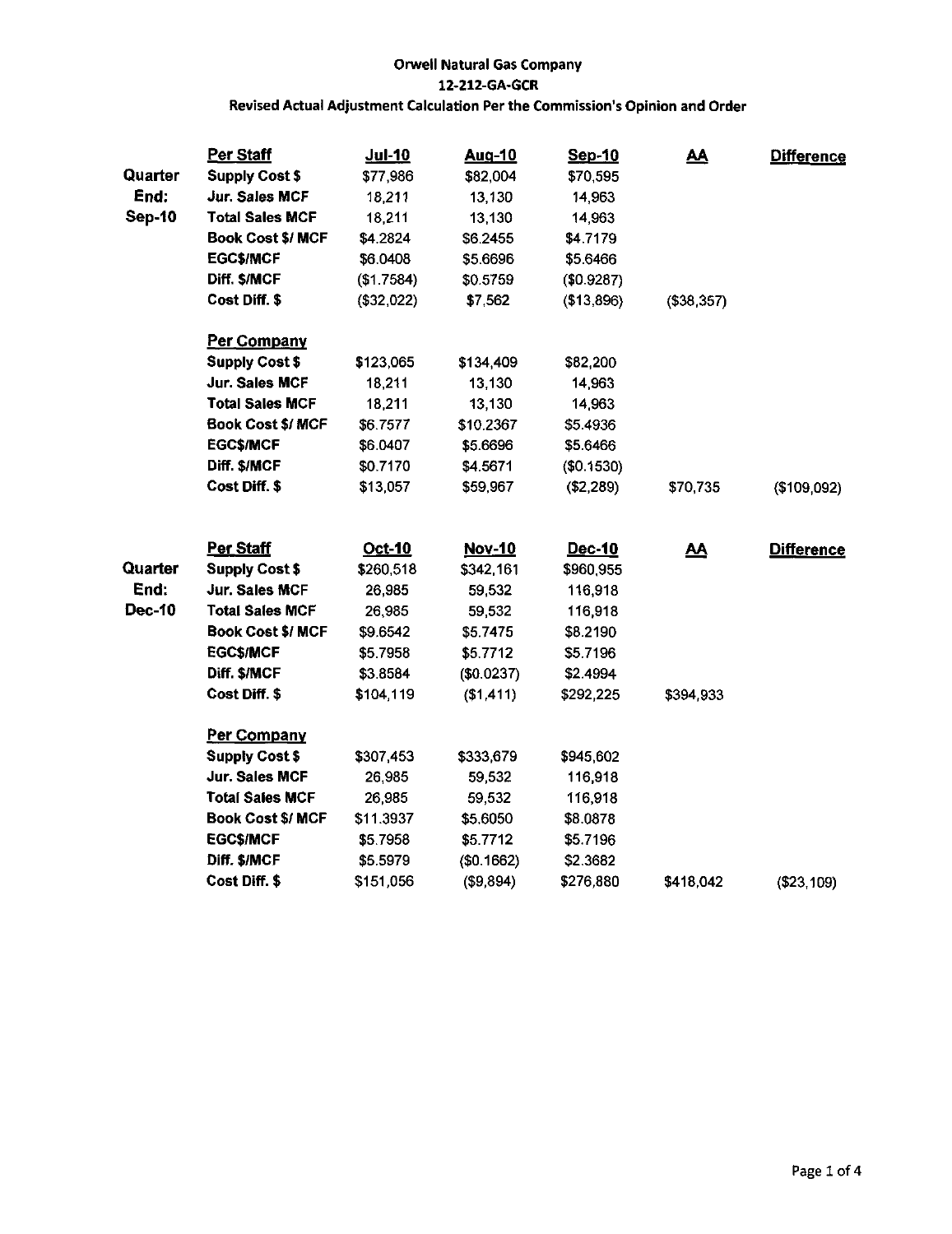|                 | Per Staff                               | Jan-11             | Feb-11             | <b>Mar-11</b>         | <u>AA</u>   | <b>Difference</b> |
|-----------------|-----------------------------------------|--------------------|--------------------|-----------------------|-------------|-------------------|
| Quarter<br>End: | <b>Supply Cost \$</b><br>Jur. Sales MCF | \$847,019          | \$847,404          | \$754,977             |             |                   |
| Mar-11          | Total Sales MCF                         | 165,484<br>165,484 | 163,613<br>163,613 | 112,449<br>112,449    |             |                   |
|                 | <b>Book Cost \$/ MCF</b>                | \$5.1184           | \$5.1793           | \$6.7140              |             |                   |
|                 | <b>EGCS/MCF</b>                         | \$5.7439           | \$5.6880           | \$5.6995              |             |                   |
|                 | Diff. \$/MCF                            | (\$0.6255)         | (\$0.5087)         |                       |             |                   |
|                 | Cost Diff. \$                           | (\$103,510)        | (\$83,230)         | \$1.0145<br>\$114,080 | (\$72,661)  |                   |
|                 |                                         |                    |                    |                       |             |                   |
|                 | <b>Per Company</b>                      |                    |                    |                       |             |                   |
|                 | <b>Supply Cost \$</b>                   | \$965,449          | \$791,238          | \$783,336             |             |                   |
|                 | Jur. Sales MCF                          | 165,484            | 163,613            | 112,449               |             |                   |
|                 | <b>Total Sales MCF</b>                  | 165,484            | 163,613            | 112,449               |             |                   |
|                 | <b>Book Cost \$/ MCF</b>                | \$5.8300           | \$4.8400           | \$6.9700              |             |                   |
|                 | <b>EGCS/MCF</b>                         | \$5.7400           | \$5,6900           | \$5.7000              |             |                   |
|                 | Diff. \$/MCF                            | \$0.0903           | (\$0.8519)         | \$1.2667              |             |                   |
|                 | Cost Diff. \$                           | \$14,943           | (\$139,382)        | \$142,439             | \$18,000    | (\$90,661)        |
|                 | Per Staff                               | <b>Apr-11</b>      | <b>May-11</b>      | Jun-11                | <u>AA</u>   | <b>Difference</b> |
| Quarter         | <b>Supply Cost \$</b>                   | \$443,556          | \$207,734          | \$93,863              |             |                   |
| End:            | Jur. Sales MCF                          | 93,022             | 46,752             | 19,845                |             |                   |
| <b>Jun-11</b>   | <b>Total Sales MCF</b>                  | 93,022             | 46,752             | 19,845                |             |                   |
|                 | <b>Book Cost \$/ MCF</b>                | \$4.7683           | \$4.4433           | \$4.7298              |             |                   |
|                 | <b>EGC\$/MCF</b>                        | \$5.6007           | \$5.5288           | \$6.2285              |             |                   |
|                 | Diff. \$/MCF                            | (\$0.8324)         | (\$1.0855)         | (\$1.4987)            |             |                   |
|                 | Cost Diff. \$                           | (\$77,432)         | (\$50,749)         | (\$29,742)            | (\$157,923) |                   |
|                 | <b>Per Company</b>                      |                    |                    |                       |             |                   |
|                 | <b>Supply Cost \$</b>                   | \$416,923          | \$239,436          | \$112,973             |             |                   |
|                 | Jur. Sales MCF                          | 93,022             | 46,752             | 19,845                |             |                   |
|                 | <b>Total Sales MCF</b>                  | 93,022             | 46,752             | 19,845                |             |                   |
|                 | <b>Book Cost \$/ MCF</b>                | \$4.4800           | \$5.1200           | \$5.6900              |             |                   |
|                 | <b>EGC\$/MCF</b>                        | \$5.6000           | \$5.5300           | \$6.2300              |             |                   |
|                 | Diff. \$/MCF                            | ( \$1.1187)        | ( \$0.4074)        | (\$0.5358)            |             |                   |
|                 | Cost Diff. \$                           | (\$104,064)        | (\$19,047)         | (\$10,633)            | (\$133,744) | (\$24,179)        |
|                 |                                         |                    |                    |                       |             |                   |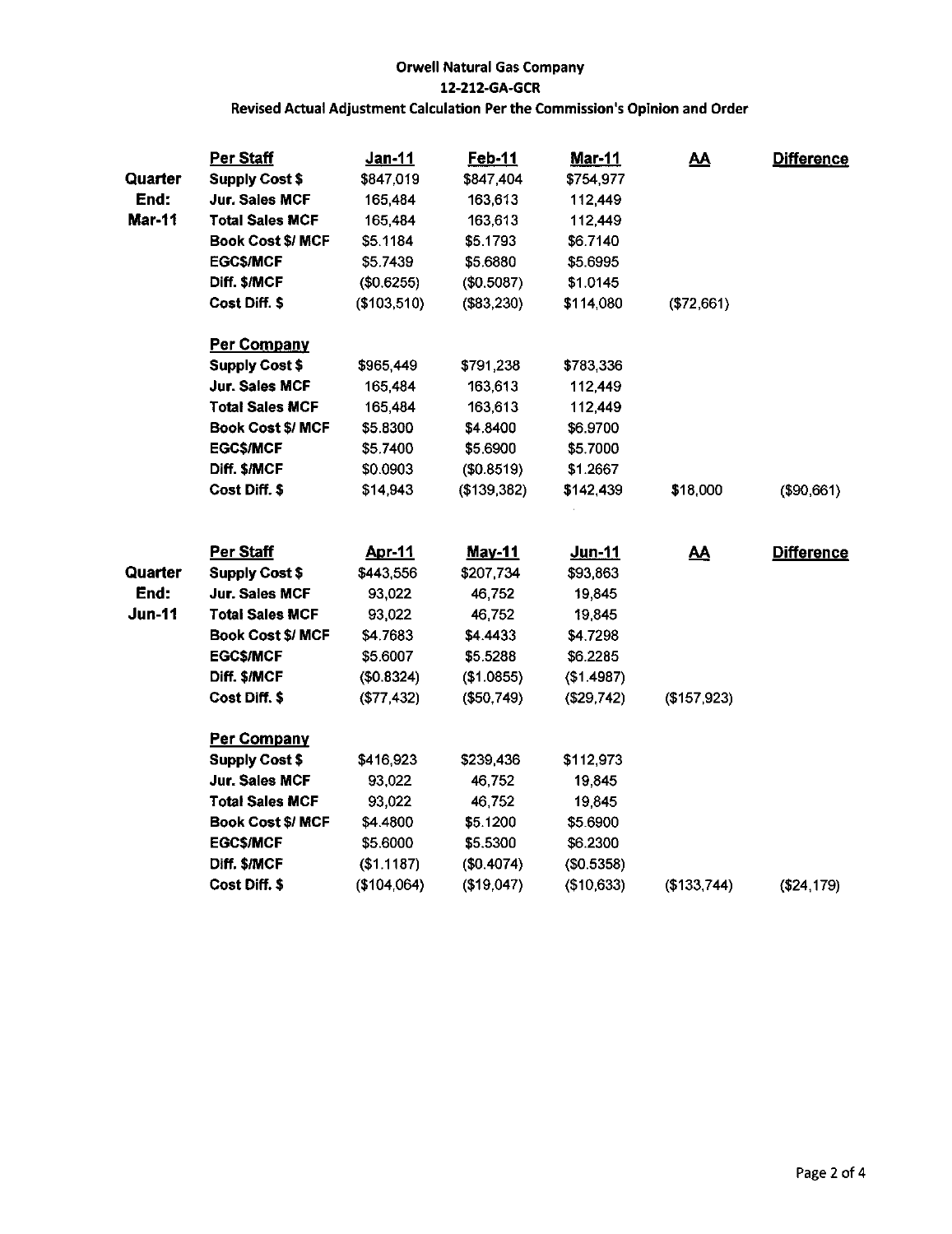$\ddot{\phantom{a}}$ 

| Quarter       | Per Staff<br><b>Supply Cost \$</b> | <u>Jul-11</u><br>\$43,938 | <b>Aug-11</b><br>\$90,291 | Sep-11<br>\$115,609 | <u>AA</u>  | <b>Difference</b> |
|---------------|------------------------------------|---------------------------|---------------------------|---------------------|------------|-------------------|
| End:          | <b>Jur. Sales MCF</b>              | 12,086                    | 19,256                    | 16,983              |            |                   |
| <b>Sep-11</b> | <b>Total Sales MCF</b>             | 12,086                    | 19,256                    | 16,983              |            |                   |
|               | <b>Book Cost \$/ MCF</b>           | \$3.6354                  | \$4.6890                  | \$6.8073            |            |                   |
|               | <b>EGC\$/MCF</b>                   | \$5.6416                  | \$6.2589                  | \$5.6379            |            |                   |
|               | Diff. \$/MCF                       | (\$2.0062)                | (\$1.5699)                | \$1.1694            |            |                   |
|               | Cost Diff. \$                      | (\$24, 247)               | (\$30,230)                | \$19,860            | (\$34,617) |                   |
|               | Per Company                        |                           |                           |                     |            |                   |
|               | <b>Supply Cost \$</b>              | \$105,279                 | \$102,251                 | \$72,570            |            |                   |
|               | Jur. Sales MCF                     | 12,086                    | 19,256                    | 16,983              |            |                   |
|               | <b>Total Sales MCF</b>             | 12,086                    | 19,256                    | 16,983              |            |                   |
|               | <b>Book Cost \$/ MCF</b>           | \$8.7100                  | \$5.3100                  | \$4.2700            |            |                   |
|               | <b>EGC\$/MCF</b>                   | \$5.6400                  | \$6.2600                  | \$5.6500            |            |                   |
|               | Diff. \$/MCF                       | \$3.0690                  | (\$9,487.0000)            | (\$1.3723)          |            |                   |
|               | Cost Diff. \$                      | \$37,093                  | (\$18,268)                | (\$23,306)          | ( \$4,481) | (\$30,136)        |
|               | Per Staff                          | Oct-11                    | Nov-11                    | Dec-11              | <u>AA</u>  | <b>Difference</b> |
| Quarter       | <b>Supply Cost \$</b>              | \$294,641                 | \$328,847                 | \$505,437           |            |                   |
| End:          | <b>Jur. Sales MCF</b>              | 23,812                    | 62,445                    | 94,648              |            |                   |
| <b>Dec-11</b> | <b>Total Sales MCF</b>             | 23,812                    | 62,445                    | 94,648              |            |                   |
|               | <b>Book Cost \$/ MCF</b>           | \$12.3739                 | \$5.2662                  | \$5.3402            |            |                   |
|               | <b>EGC\$/MCF</b>                   | \$5.2847                  | \$5.0744                  | \$5.1445            |            |                   |
|               | Diff. \$/MCF                       | \$7.0892                  | \$0.1918                  | \$0.1957            |            |                   |
|               | Cost Diff. \$                      | \$168,805                 | \$11,977                  | \$18,523            | \$199,305  |                   |
|               | <b>Per Company</b>                 |                           |                           |                     |            |                   |
|               | <b>Supply Cost \$</b>              | \$211,451                 | \$369,969                 | \$665,109           |            |                   |
|               | <b>Jur. Sales MCF</b>              | 24,085                    | 63,057                    | 95,814              |            |                   |
|               | Total Sales MCF                    | 24,085                    | 63,057                    | 95,814              |            |                   |
|               | <b>Book Cost \$/ MCF</b>           | \$8.7800                  | \$5.8700                  | \$6.9400            |            |                   |
|               | <b>EGC\$/MCF</b>                   | \$5.2800                  | \$5.0700                  | \$5.1400            |            |                   |
|               | Diff. \$/MCF                       | \$3.4946                  | \$0.7928                  | \$1.7972            |            |                   |
|               | Cost Diff. \$                      | \$84,168                  | \$49,991                  | \$172,197           | \$306,356  | (\$107,051)       |
|               |                                    |                           |                           |                     |            |                   |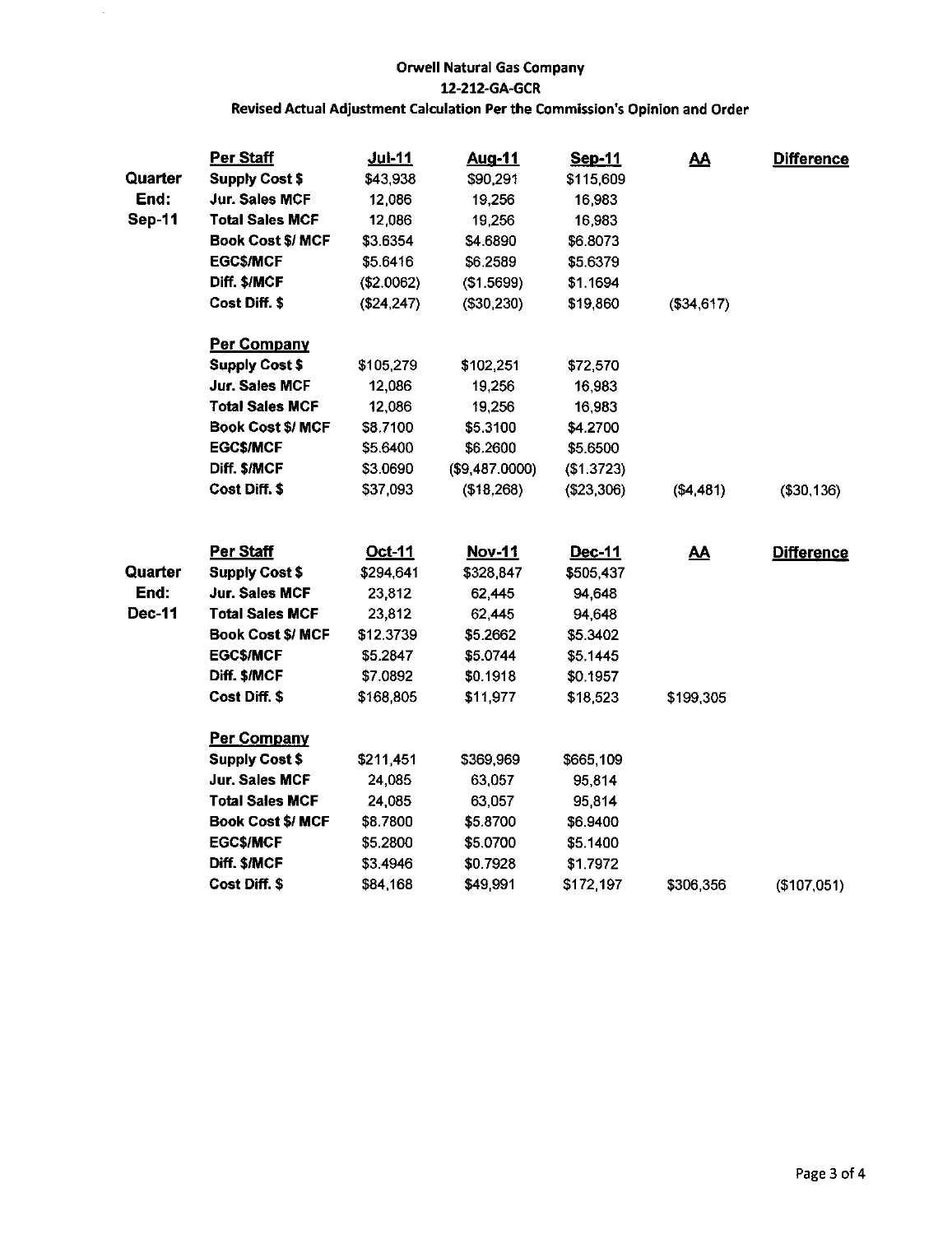| Quarter       | Per Staff<br><b>Supply Cost \$</b> | <u>Jan-12</u><br>\$689,238 | Feb-12<br>\$512,657 | <u>Mar-12</u><br>\$293,231 | <u>AA</u>    | <b>Difference</b> |
|---------------|------------------------------------|----------------------------|---------------------|----------------------------|--------------|-------------------|
| End:          | Jur. Sales MCF                     | 126,611                    | 134,899             | 98,390                     |              |                   |
| <b>Mar-12</b> | <b>Total Sales MCF</b>             | 126,611                    | 134,899             | 98,390                     |              |                   |
|               | <b>Book Cost \$/ MCF</b>           | \$5.4437                   | \$3.8003            | \$2.9803                   |              |                   |
|               | <b>EGC\$/MCF</b>                   | \$4.3050                   | \$4.1483            | \$4.2907                   |              |                   |
|               | Diff. \$/MCF                       | \$1.1387                   | ( \$0.3480)         | (\$1.3104)                 |              |                   |
|               | Cost Diff. \$                      | \$144,172                  | (\$46,945)          | ( \$128, 930)              | (\$31,703)   |                   |
|               | Per Company                        |                            |                     |                            |              |                   |
|               | <b>Supply Cost \$</b>              | \$653,580                  | \$511,759           | \$326,880                  |              |                   |
|               | <b>Jur. Sales MCF</b>              | 126,611                    | 134,899             | 98,390                     |              |                   |
|               | <b>Total Sales MCF</b>             | 126,611                    | 134,899             | 98,390                     |              |                   |
|               | <b>Book Cost \$/ MCF</b>           | \$5.1600                   | \$3.7900            | \$3.3200                   |              |                   |
|               | <b>EGC\$/MCF</b>                   | \$4.3100                   | \$4.1500            | \$4.2900                   |              |                   |
|               | Diff. \$/MCF                       | \$0.8571                   | (\$0.3546)          | (\$0.9684)                 |              |                   |
|               | Cost Diff. \$                      | \$108,519                  | (\$47,835)          | (\$95,281)                 | (\$34,597)   | \$2,894           |
|               | Per Staff                          | <u>Apr-12</u>              | <b>May-12</b>       | Jun-12                     | <u>AA</u>    | <b>Difference</b> |
| Quarter       | <b>Supply Cost \$</b>              | \$311,662                  | \$108,173           | \$79,101                   |              |                   |
| End:          | <b>Jur. Sales MCF</b>              | 56,743                     | 41,893              | 20,734                     |              |                   |
| <b>Jun-12</b> | <b>Total Sales MCF</b>             | 56,743                     | 41,893              | 20,734                     |              |                   |
|               | <b>Book Cost \$/ MCF</b>           | \$5.4925                   | \$2.5821            | \$3.8150                   |              |                   |
|               | <b>EGC\$/MCF</b>                   | \$4.4142                   | \$4.6356            | \$5.0163                   |              |                   |
|               | Diff. \$/MCF                       | \$1.0783                   | ( \$2.0535)         | (\$1.2013)                 |              |                   |
|               | Cost Diff. \$                      | \$61,186                   | $($ \$86,027)       | (\$24,908)                 | ( \$49, 749) |                   |
|               | Per Company                        |                            |                     |                            |              |                   |
|               | <b>Supply Cost \$</b>              | \$183,009                  | \$103,859           | \$75,725                   |              |                   |
|               | Jur. Sales MCF                     | 56,743                     | 41,893              | 20,734                     |              |                   |
|               | <b>Total Sales MCF</b>             | 56,743                     | 41,893              | 20,734                     |              |                   |
|               | <b>Book Cost \$/ MCF</b>           | \$3.2300                   | \$2.4800            | \$3.6500                   |              |                   |
|               | <b>EGC\$/MCF</b>                   | \$4.4100                   | \$4.6400            | \$5.0200                   |              |                   |
|               | Diff. \$/MCF                       | (\$1.1889)                 | (\$2.1564)          | (\$1.3640)                 |              |                   |
|               | Cost Diff. \$                      | ( \$67,461)                | (\$90,338)          | (\$28,281)                 | (\$186,080)  | \$136,331         |

Total Actual Adjustment excluding Agency Fees (\$245,003)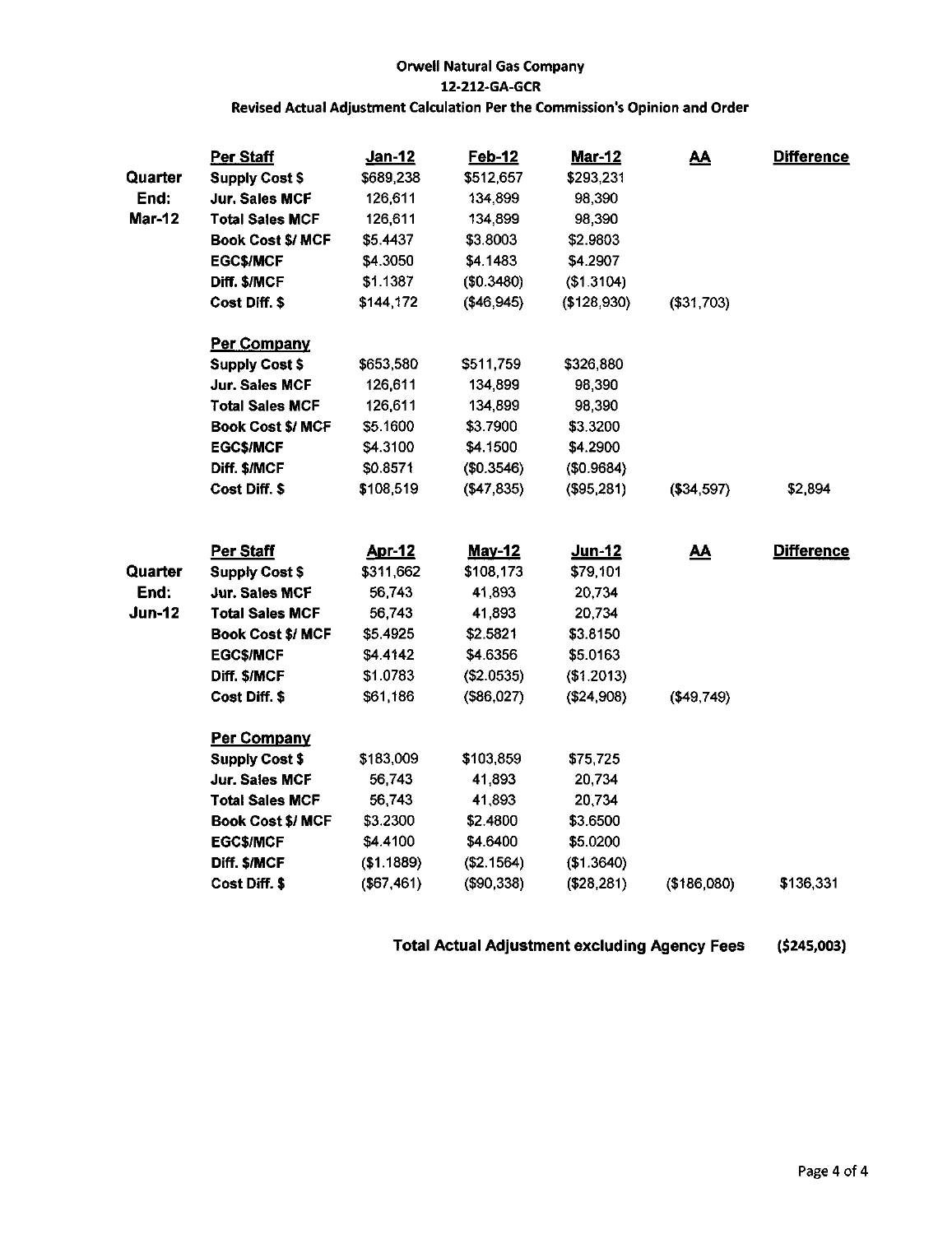|               | Per Staff            | <u>AA</u> | <u>RA</u> | $\underline{\mathsf{BA}}$ | <b>Total BA</b> | <b>Difference</b> |
|---------------|----------------------|-----------|-----------|---------------------------|-----------------|-------------------|
| 12 months     | <b>Adjustment \$</b> | \$141,865 | \$0       | \$0                       |                 |                   |
| ending        | Rate \$/MCF          | \$0.1957  | \$0.0000  | \$0.0000                  |                 |                   |
| <b>Sep-10</b> | <b>Sales MCF</b>     | 726,407   | 726,407   | 726,407                   |                 |                   |
|               | Recovery \$          | \$142,158 | \$0       | \$0                       |                 |                   |
|               | Balance \$           | ( \$293)  | \$0       | \$0                       | ( \$293)        |                   |
|               | Per Company          |           |           |                           |                 |                   |
|               | <b>Adjustment \$</b> | \$141,865 | \$0       | \$0                       |                 |                   |
|               | <b>Rate \$/MCF</b>   | \$0.1957  | \$0.0000  | \$0.0000                  |                 |                   |
|               | <b>Sales MCF</b>     | 725,766   | 0         | 0                         |                 |                   |
|               | Recovery \$          | \$142,032 | \$0       | \$0                       |                 |                   |
|               | <b>Balance \$</b>    | (\$167)   | \$0       | \$0                       | (\$167)         | ( \$126)          |
|               | <b>Per Staff</b>     | <u>AA</u> | <u>RA</u> | <u>BA</u>                 | <b>Total BA</b> | <b>Difference</b> |
| 12 months     | <b>Adjustment \$</b> | \$93,876  | \$0       | \$0                       |                 |                   |
| ending        | Rate \$/MCF          | \$0.1279  | \$0.0000  | \$0.0000                  |                 |                   |
| Dec-10        | <b>Sales MCF</b>     | 747,899   | 747,899   | 747,899                   |                 |                   |
|               | Recovery \$          | \$95,656  | \$0       | \$0                       |                 |                   |
|               | <b>Balance \$</b>    | (\$1,780) | \$0       | \$0                       | (\$1,780)       |                   |
|               | Per Company          |           |           |                           |                 |                   |
|               | <b>Adjustment \$</b> | \$93,876  | \$0       | \$0                       |                 |                   |
|               | Rate \$/MCF          | \$0.1279  | \$0.0000  | \$0.0000                  |                 |                   |
|               | <b>Sales MCF</b>     | 747,352   | 0         | 0                         |                 |                   |
|               | Recovery \$          | \$95,586  | \$0       | \$0                       |                 |                   |
|               | <b>Balance \$</b>    | (\$1,710) | \$0       | \$0                       | (\$1,710)       | (\$70)            |
|               |                      |           |           |                           |                 |                   |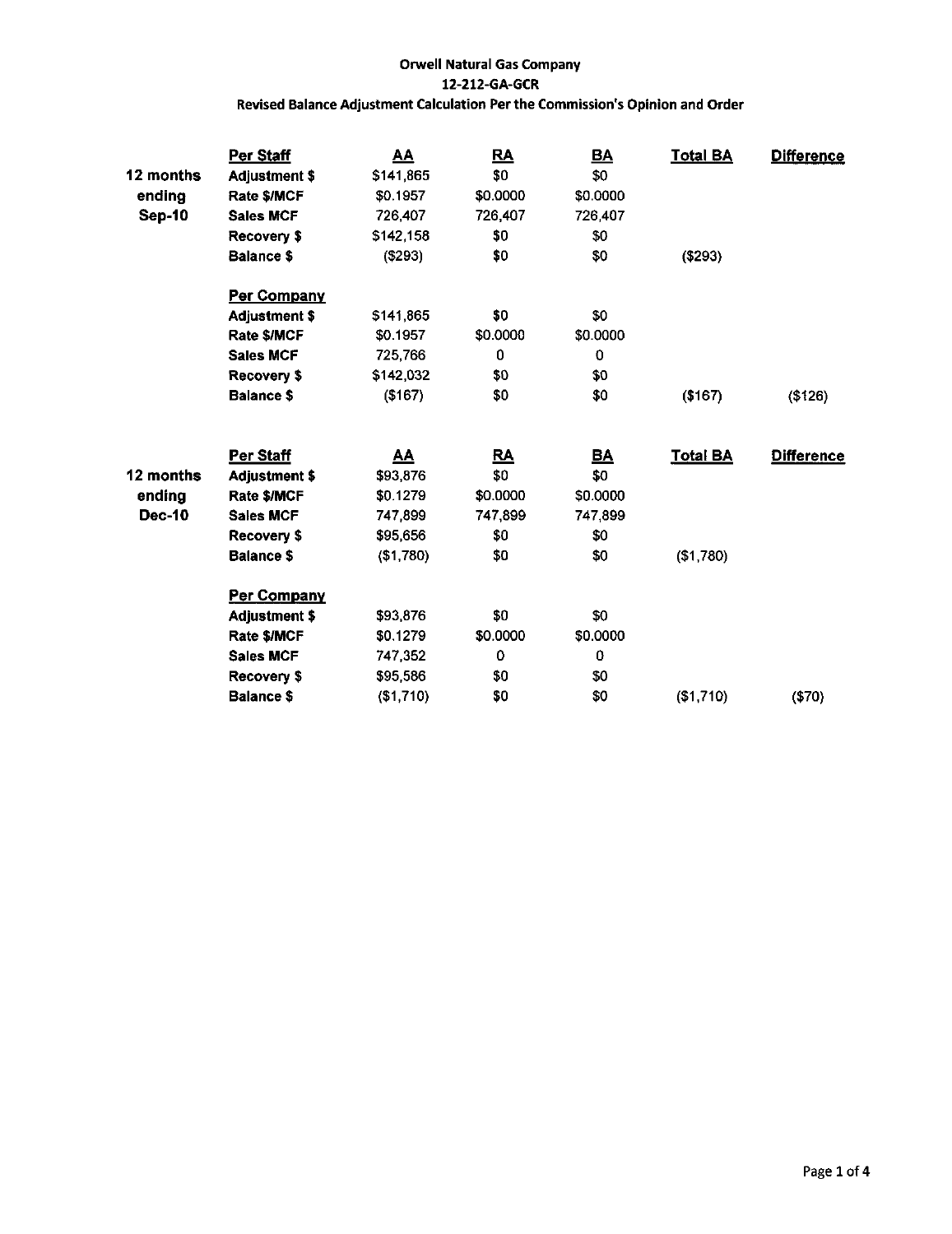|               | Per Staff            | <u>AA</u>   | <u>RA</u> | <u>BA</u> | <b>Total BA</b> | <b>Difference</b> |
|---------------|----------------------|-------------|-----------|-----------|-----------------|-------------------|
| 12 months     | <b>Adjustment \$</b> | \$383,346   | \$0       | \$0       |                 |                   |
| ending        | Rate \$/MCF          | \$0.5180    | \$0.0000  | \$0.0000  |                 |                   |
| <b>Mar-11</b> | <b>Sales MCF</b>     | 812,847     | 812,847   | 812,847   |                 |                   |
|               | Recovery \$          | \$503,737   | \$0       | \$0       |                 |                   |
|               | <b>Balance \$</b>    | (\$120,391) | \$0       | \$0       | (\$120,391)     |                   |
|               | Per Company          |             |           |           |                 |                   |
|               | <b>Adjustment \$</b> | \$383,346   | \$0       | \$0       |                 |                   |
|               | Rate \$/MCF          | \$0.5180    | \$0.0000  | \$0.0000  |                 |                   |
|               | <b>Sales MCF</b>     | 843,228     | 0         | 0         |                 |                   |
|               | Recovery \$          | \$436,792   | \$0       | \$0       |                 |                   |
|               | <b>Balance \$</b>    | ( \$53,446) | \$0       | \$0       | ( \$53,446)     | (\$66,945)        |
|               | Per Staff            | <u>AA</u>   | <u>RA</u> | <u>BA</u> | <b>Total BA</b> | <b>Difference</b> |
| 12 months     | <b>Adjustment \$</b> | \$304,665   | \$0       | \$0       |                 |                   |
| ending        | Rate \$/MCF          | \$0.4125    | \$0.0000  | \$0.0000  |                 |                   |
| $Jun-11$      | <b>Sales MCF</b>     | 850,904     | 850.904   | 850,904   |                 |                   |
|               | Recovery \$          | \$370,932   | \$0       | \$0       |                 |                   |
|               | <b>Balance \$</b>    | (\$66, 267) | \$0       | \$0       | (\$66, 267)     |                   |
|               | Per Company          |             |           |           |                 |                   |
|               | <b>Adjustment \$</b> | \$304,665   | \$0       | \$0       |                 |                   |
|               | Rate \$/MCF          | \$0.4125    | \$0.0000  | \$0.0000  |                 |                   |
|               | <b>Sales MCF</b>     | 850,904     | 0         | 0         |                 |                   |
|               | Recovery \$          | \$350,998   | \$0       | \$0       |                 |                   |
|               | <b>Balance \$</b>    | $(*46,333)$ | \$0       | \$0       | ( \$46, 333)    | (\$19,934)        |
|               |                      |             |           |           |                 |                   |

 $\bar{z}$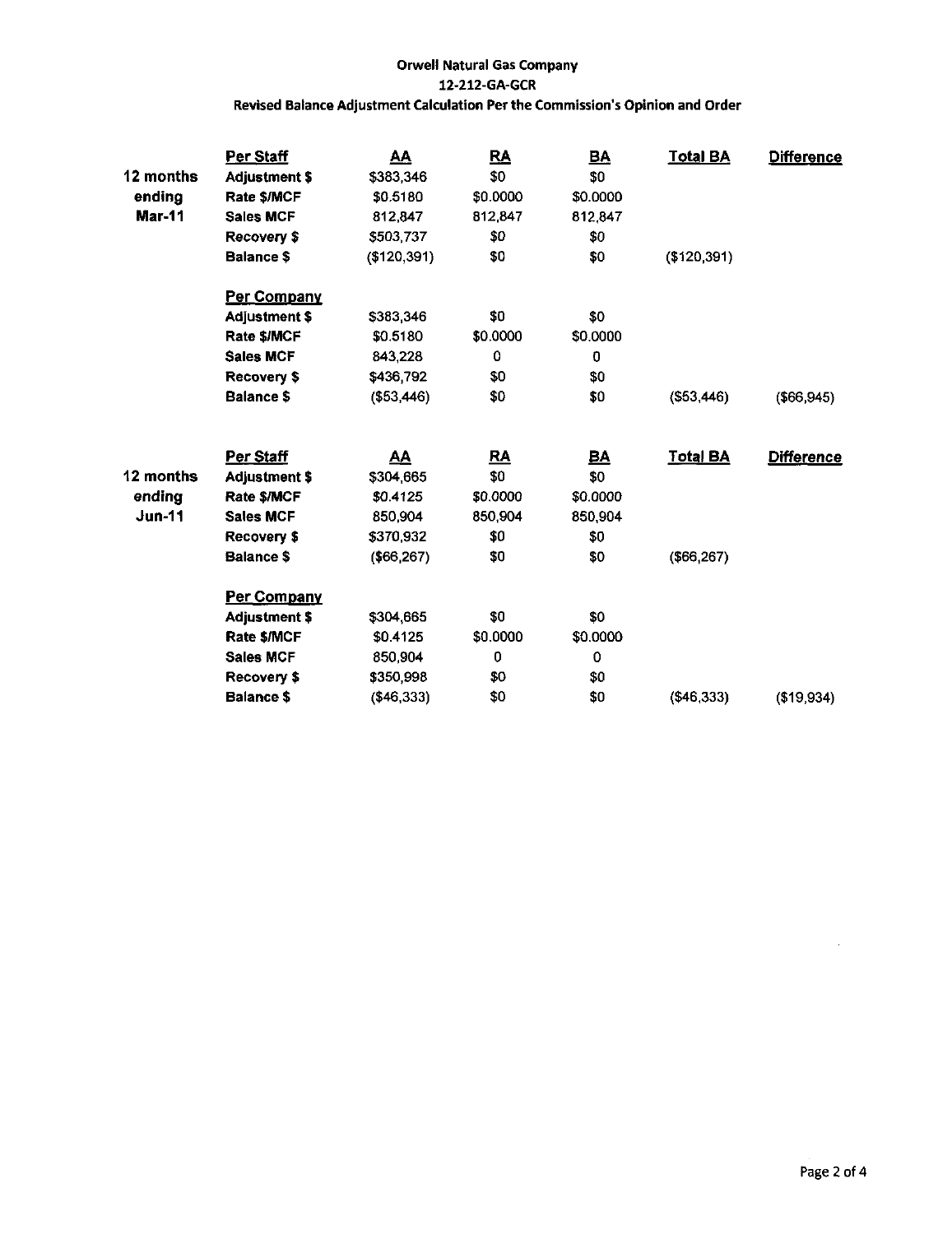|               | Per Staff            | <u>AA</u>     | RA                        | <b>BA</b> | <b>Total BA</b> | <b>Difference</b> |
|---------------|----------------------|---------------|---------------------------|-----------|-----------------|-------------------|
| 12 months     | <b>Adjustment \$</b> | ( \$330, 706) | \$0                       | \$0       |                 |                   |
| ending        | Rate \$/MCF          | (\$0.4548)    | \$0.0000                  | \$0.0000  |                 |                   |
| <b>Sep-11</b> | <b>Sales MCF</b>     | 852,925       | 852,925                   | 852,925   |                 |                   |
|               | Recovery \$          | ( \$470.185)  | \$0                       | \$0       |                 |                   |
|               | Balance \$           | \$139,479     | \$0                       | \$0       | \$139,479       |                   |
|               | <u>Per Company</u>   |               |                           |           |                 |                   |
|               | <b>Adjustment \$</b> | (\$180,077)   | \$0                       | \$0       |                 |                   |
|               | Rate \$/MCF          | (\$0.2160)    | \$0.0000                  | \$0.0000  |                 |                   |
|               | <b>Sales MCF</b>     | 852.925       | 0                         | 0         |                 |                   |
|               | Recovery \$          | (\$180,479)   | \$0                       | \$0       |                 |                   |
|               | <b>Balance \$</b>    | \$402         | \$0                       | \$0       | \$402           | \$139,077         |
|               | Per Staff            | <u>AA</u>     | $\underline{\mathsf{RA}}$ | <u>BA</u> | <b>Total BA</b> | <b>Difference</b> |
| 12 months     | <b>Adjustment \$</b> | \$70,568      | \$0                       | \$0       |                 |                   |
| ending        | Rate \$/MCF          | \$0.0972      | \$0.0000                  | \$0.0000  |                 |                   |
| <b>Dec-11</b> | <b>Sales MCF</b>     | 830,394       | 830,394                   | 830,394   |                 |                   |
|               | Recovery \$          | \$184,265     | \$0                       | \$0       |                 |                   |
|               | <b>Balance \$</b>    | ( \$113,697)  | 50                        | \$0       | (\$113,697)     |                   |
|               | <u>Per Company</u>   |               |                           |           |                 |                   |
|               | <b>Adjustment \$</b> | \$382,289     | \$0                       | \$0       |                 |                   |
|               | Rate \$/MCF          | \$0.5267      | \$0.0000                  | \$0.0000  |                 |                   |
|               | <b>Sales MCF</b>     | 830,395       | 0                         | 0         |                 |                   |
|               | Recovery \$          | \$437,369     | \$0                       | \$0       |                 |                   |
|               | <b>Balance \$</b>    | ( \$55,080)   | \$0                       | \$0       | (\$55,080)      | (\$58,617)        |
|               |                      |               |                           |           |                 |                   |